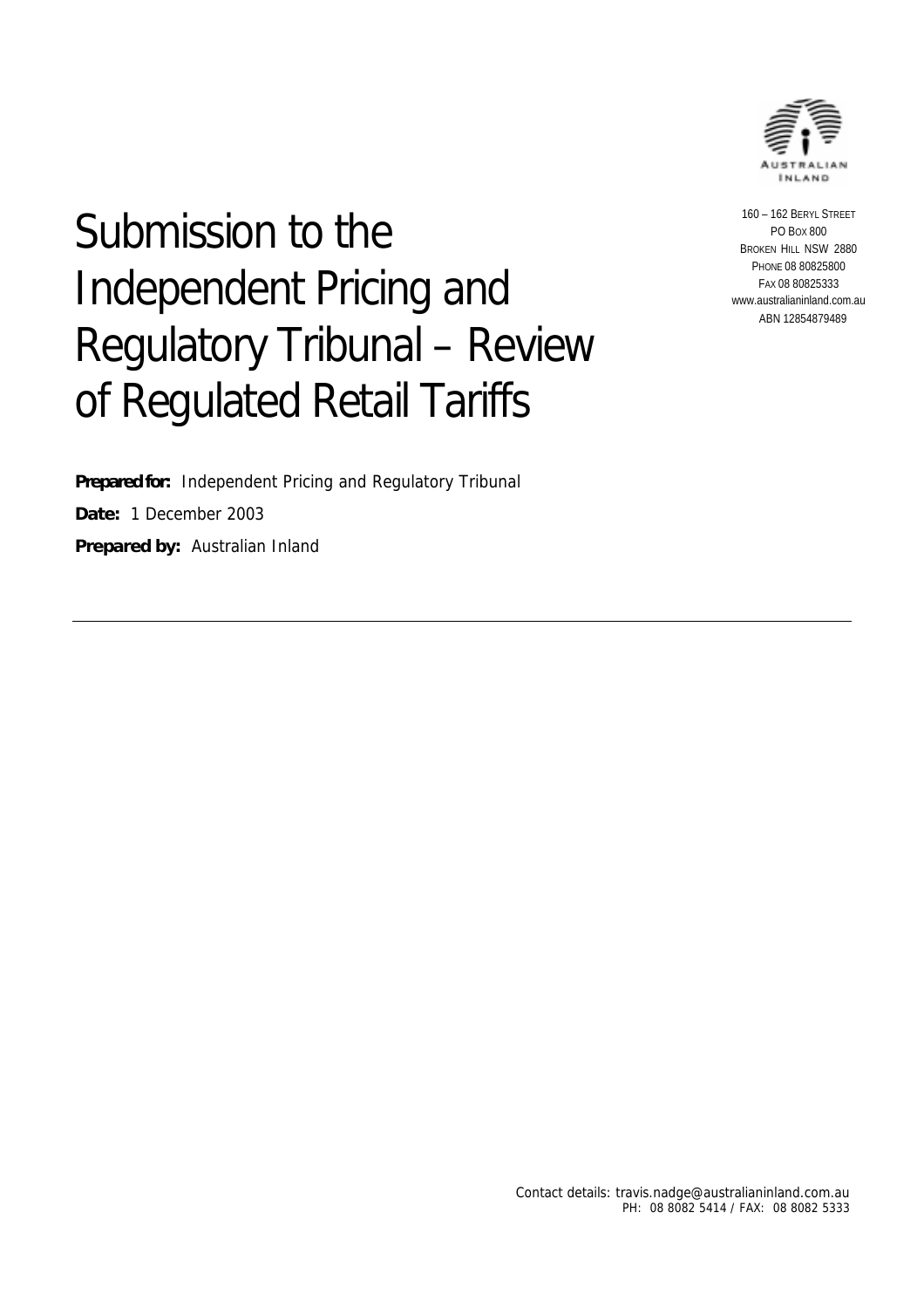## **Table of Contents**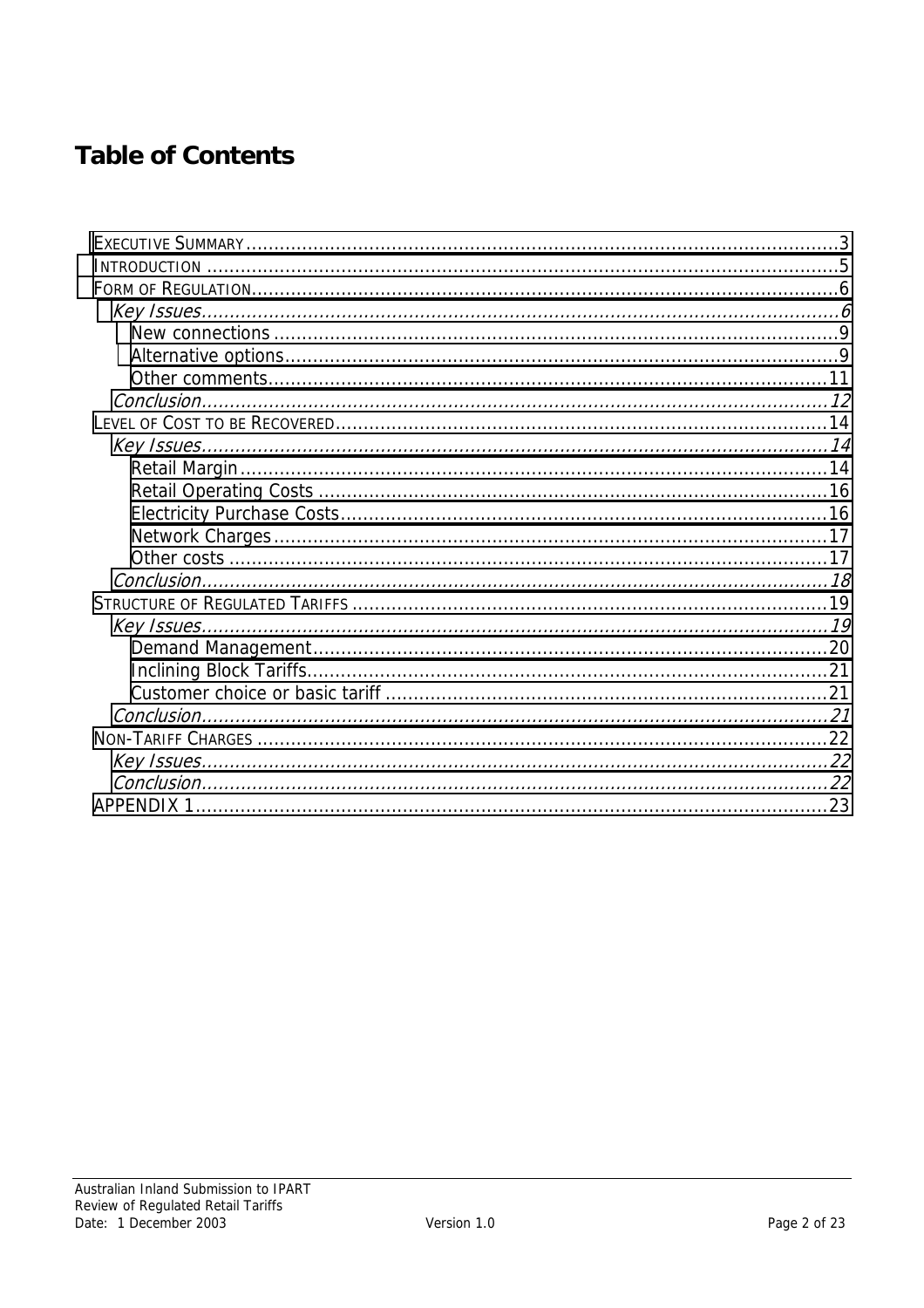## <span id="page-2-0"></span>**Executive Summary**

This paper only addresses the regulated electricity market, as Australian Inland does not retail reticulated gas.

One of the biggest issues faced by Australian Inland is the under-recovery of network standing charges from most of the regulated retail tariffs. This under-recovery is significant as any form of regulation that caps the movement of tariffs towards cost reflective levels, severely undermines the financial health of the retail business, and its ability to charge customers cost reflective prices.

Australian Inland is acutely aware of the potential price shock to some customer categories in a sudden move to a fully cost-reflective pass through of charges.

If the form of regulation is targeted at specific customer categories, instead of broad categories, Australian Inland will have a greater flexibility to focus on the most urgent price changes. Australian Inland seeks to directly pass-through costs so that prices are able to be un-bundled and transparent for customers.

It is important to note that not only the form of constraint is important, but also where this constraint is applied. Presently it is applied to the entire bundled tariff. It would be more appropriate to apply constraints only to the un-bundled components.

Australian Inland seeks that regulation should take the form of a cost build up of component charges, including energy, network charges and other charges, and apply constraints to tariff categories.

This will allow retail tariffs to be moved towards a cost-reflective level, whilst at the same time specifically addressing categories of tariffs, and therefore customers, in regard to priceshocks and constraints. Constraints that are targeted to specific categories allow different price movements for these categories without impacting all customers.

Australian Inland's total target regulated retail revenue for 2003-04 is \$24.6m. However, actual recovery is projected to be \$21.6m. Australian Inland seeks that the Tribunal introduces realistic constraints that will allow AI to recoup the current under-recovery as well as future revenue needs within the determined timeframe.

The form of regulation needs to take into account:

- $\triangleright$  any changes in the cost of supply eg network charges, wholesale energy purchases, and any other charges such as renewable energy levies;
- $\triangleright$  the potential to consolidate and simplify existing tariffs; and,
- $\triangleright$  the introduction of new tariffs immediately at cost-reflective levels.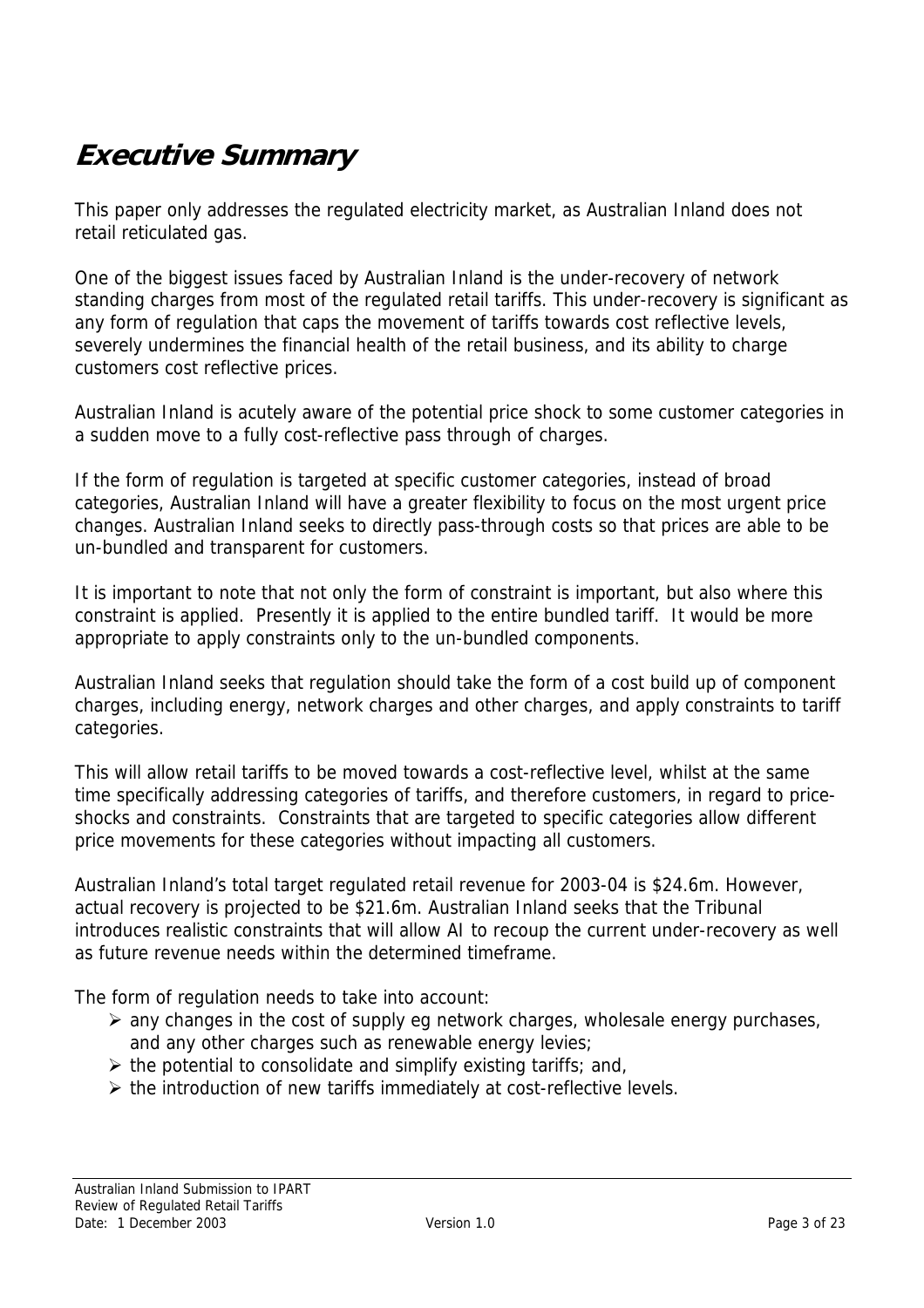The following is Australian Inland's preferred form of regulation that would address our immediate issues, provide some protection against price shocks and move tariffs towards cost-reflective levels.

- 1. The Tribunal set a target level this is the "cost build up" mentioned earlier;
- 2. Determine the timeframe for tariff increases, per customer category, eg, a three year period may be appropriate for some customers or a greater timeframe for others.
- 3. Introduce constraints of equal annual increases during the timeframe in order to meet target levels.
- 4. Direct key changes at specific customer tariffs or categories, and not across broad categories such as urban or rural, or domestic or business. Australian Inland would liaise closely with the Tribunal to determine the categories appropriate to our needs.

This is the most appropriate form of regulation for Australian Inland because it continues to set a defined target using the N+R methodology. Any tariffs that are already either overrecovering or on target will only be affected by CPI and increases in the network tariff. It also ensures that tariffs that are currently non cost-reflective have a clear path towards cost reflectivity. In addition, price shocks to customers are managed by effectively breaking the end target into stepped increases over the required timeframe which is appropriate for the size of the under-recovery.

Australian Inland suggests the "cost to serve" price set by the Tribunal previously may be out of date and require urgent review.

Australian Inland is also firm in the belief that the costs of doing business in rural NSW are no less expensive than elsewhere in the country.

A significant portion of the cost of supply is outside of Australian Inland's (retail) control. The full cost of supply must be passed through to the customer.

Australian Inland believes that for any form of demand management to occur, our existing tariff structure needs to be addressed.

If tariffs, such as inclining block tariffs, are introduced through any new network charges, they should be able to be applied appropriately through the retail tariff.

Australian Inland supports the creation of a small administration fee to be applied when a non-retail, non-tariff charge is passed through to the customer.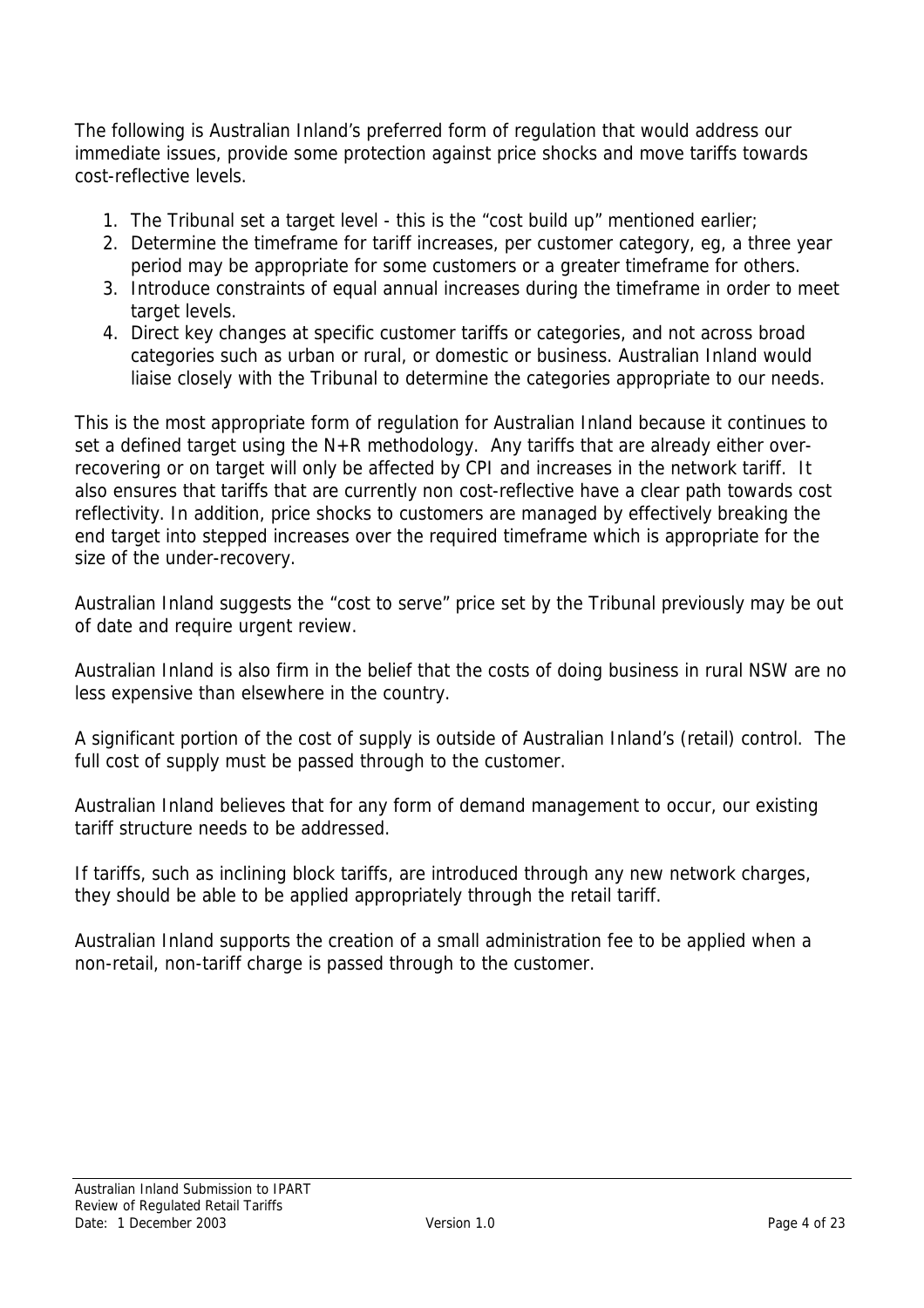## <span id="page-4-0"></span>**Introduction**

Australian Inland Energy Water Infrastructure was created by the merger of Australian Inland Energy and the Broken Hill Water Board on 15 December 2000. The organisation is generally referred to as Australian Inland and this is the trading name for the new entity.

Australian Inland is the incumbent electricity retailer for Far Western New South Wales. The distribution area covers the area from the Queensland to Victorian borders, South Australian border in the west to White Cliffs, Wilcannia, Balranald and Moulamein in the east, with individual properties in both Queensland and South Australia.

Broken Hill is by far the largest centre of population with approximately 21,000 people. The next two largest towns are Balranald and Wentworth with a population of 1,400 people each. There are nine other centres with populations ranging from 1,000 to 100. There are also numerous rural properties outside of population centres spread throughout the area.

Australian Inland is the retailer for approximately 19,000 regulated customers with very low levels of growth experienced in any given year. This makes Australian Inland the smallest incumbent retailer in NSW, with less than 1% of NSW customers. We are also one of the smallest retailers in the National Electricity Market.

We have a retail presence in Broken Hill, Wentworth and Balranald, with agencies in most population centres in our area. Generally we read meters and bill customers on a monthly basis in the Broken Hill area, with other areas on quarterly billing cycles.

In Broken Hill our retail staff also service water customers, incorporating this service into our overall customer service and retail functions. There are approximately 10,000 water customers in Broken Hill.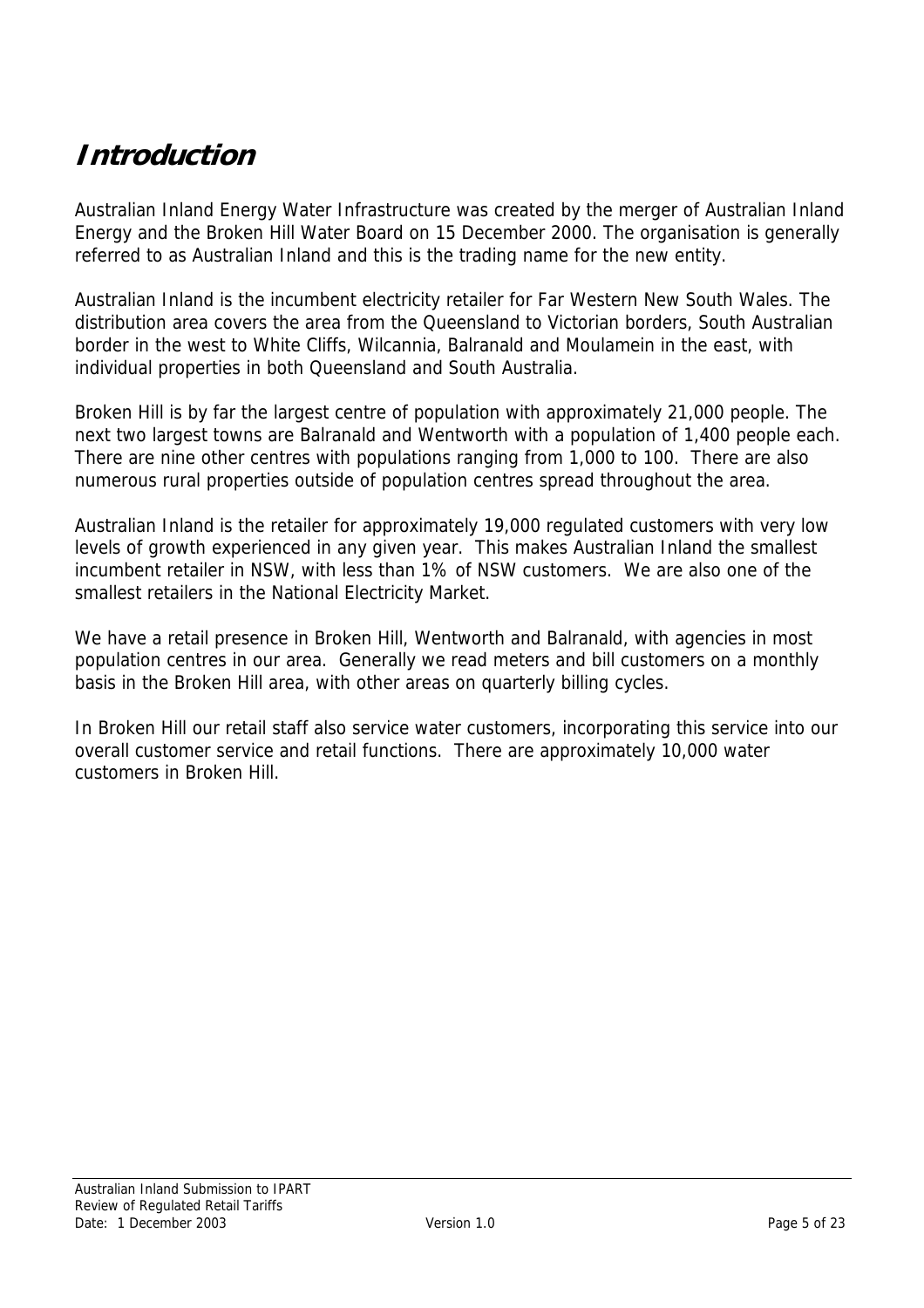## <span id="page-5-0"></span>**Form of Regulation**

**The Tribunal seeks comment on what form of regulation will best assist the Tribunal in meeting its objectives of moving all regulated tariffs towards cost-reflective levels without exposing customers on under-recovering tariffs to unacceptable price shocks.** 

### **Key Issues**

Trying to balance the avoidance of price shocks to customers, whilst encouraging a competitive environment is in some cases contradictory. Where existing tariffs are significantly not at a cost-reflective level, or where they are structured inappropriately, it may not be possible to meet both criteria. Where this conflict exists there is a tough decision to make. The strong view of regulators around the world is that the customer's long-term interests are best served by having a strong and competitive market.

The issue is then further complicated by the removal of "safety net" tariffs and the regulated customer base being fully exposed to the competitive market. At what levels of customer does this occur, and over what time frame? If there is an expectation that this is to occur for all customers at the end of the June 2007 determination period, then tariffs need to be costreflective by this date.

One of the biggest issues faced by Australian Inland is the under-recovery of network standing charges from most of the regulated retail tariffs. This under-recovery is significant as any form of regulation that caps the movement of tariffs towards cost reflective levels, severely undermines the financial health of the retail business, and its ability to charge customers cost reflective prices.

Australian Inland is acutely aware of the potential price shock to some customer categories in a sudden move to a fully cost-reflective pass through of charges. For some of our customers, such as domestic, an annual increase of around \$75 per customer would be required just to pass through the true cost of network standing charges. For some other customers, such as irrigation customers, the pass through of network standing charges would be around \$1400 a year.

These figures are the extreme ends of the spectrum of the network standing charge issue for Australian Inland. This is an increase on an average annual domestic customer bill of around 6-9%. For the irrigation customer this would be approximately a 20% increase on an existing annual bill. These increases also do not take into account any other increases that may be applied.

Another issue of interest to Australian Inland concerns the focus of regulation, that is, if the focus is too broad. For example, if the form of regulation results in a broad brush variation of increases, it is unlikely to fully address the significant issue we have with network standing charges at the tariff level. Alternatively, if the form of regulation is more targeted, Australian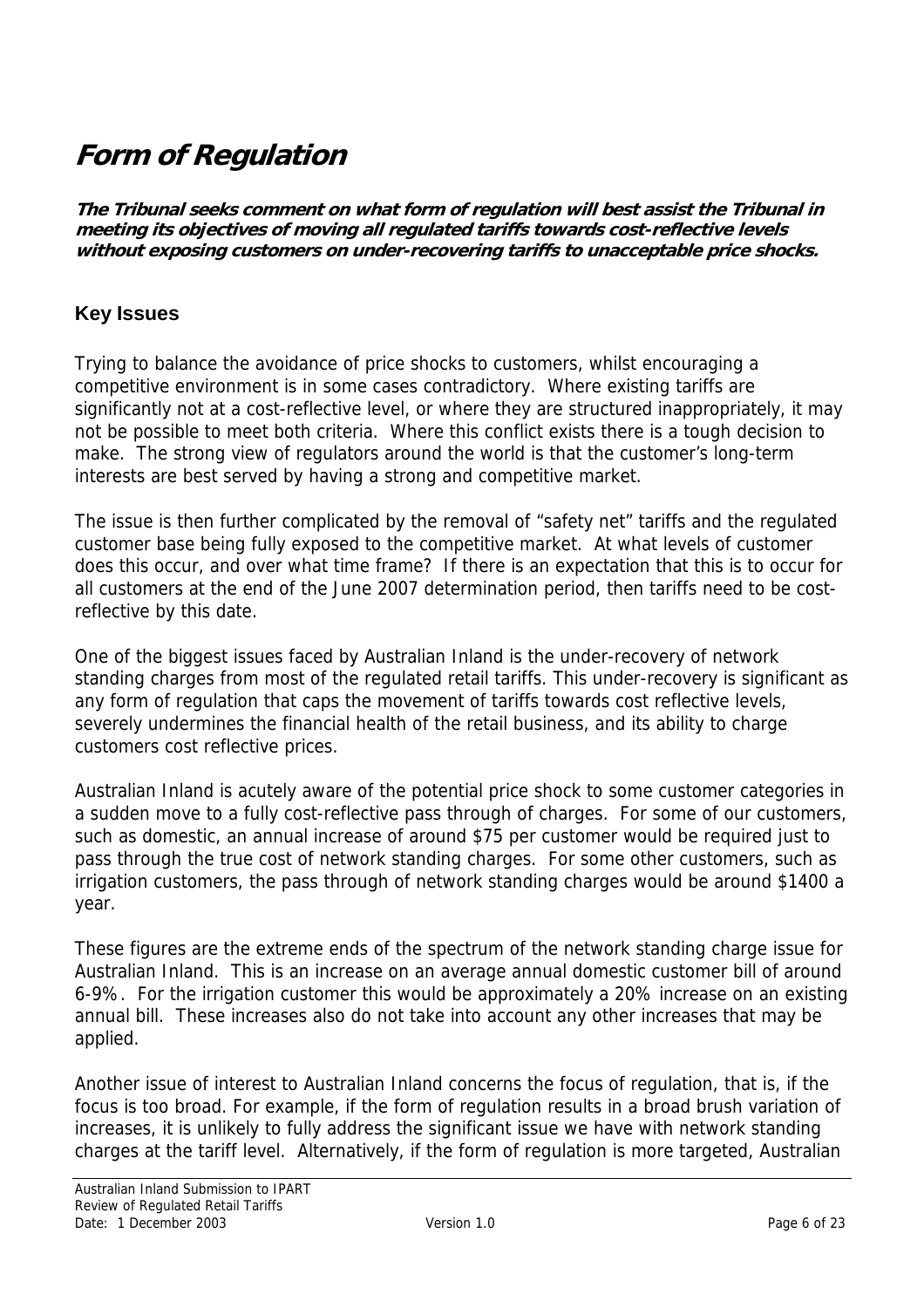Inland will have a greater flexibility to focus on the most urgent price changes. Australian Inland seeks to directly pass-through costs so that prices are transparent for customers. Hiding the true cost of supply from customers will not benefit customers when they are exposed to the competitive market, either by their own investigations, or when regulation falls away.

Graphs 1, 2 and 3 below show sample price paths for some selected popular tariffs. These graphs demonstrate the levels of possible price increases required to meet target levels and the time frame over which increases may be appropriate.

Australian Inland (retail) notes that the cost of supply for customers on regulated tariffs is greater than the overall sales revenue from these customers. As a retail business, we cannot continue to promote tariffs that are significantly non-cost-reflective.

Any broad-brush percentage or CPI based increase across all customers will end up with some customer tariffs over-recovering and others still under-recovering.



Graph 1: Average Domestic Customer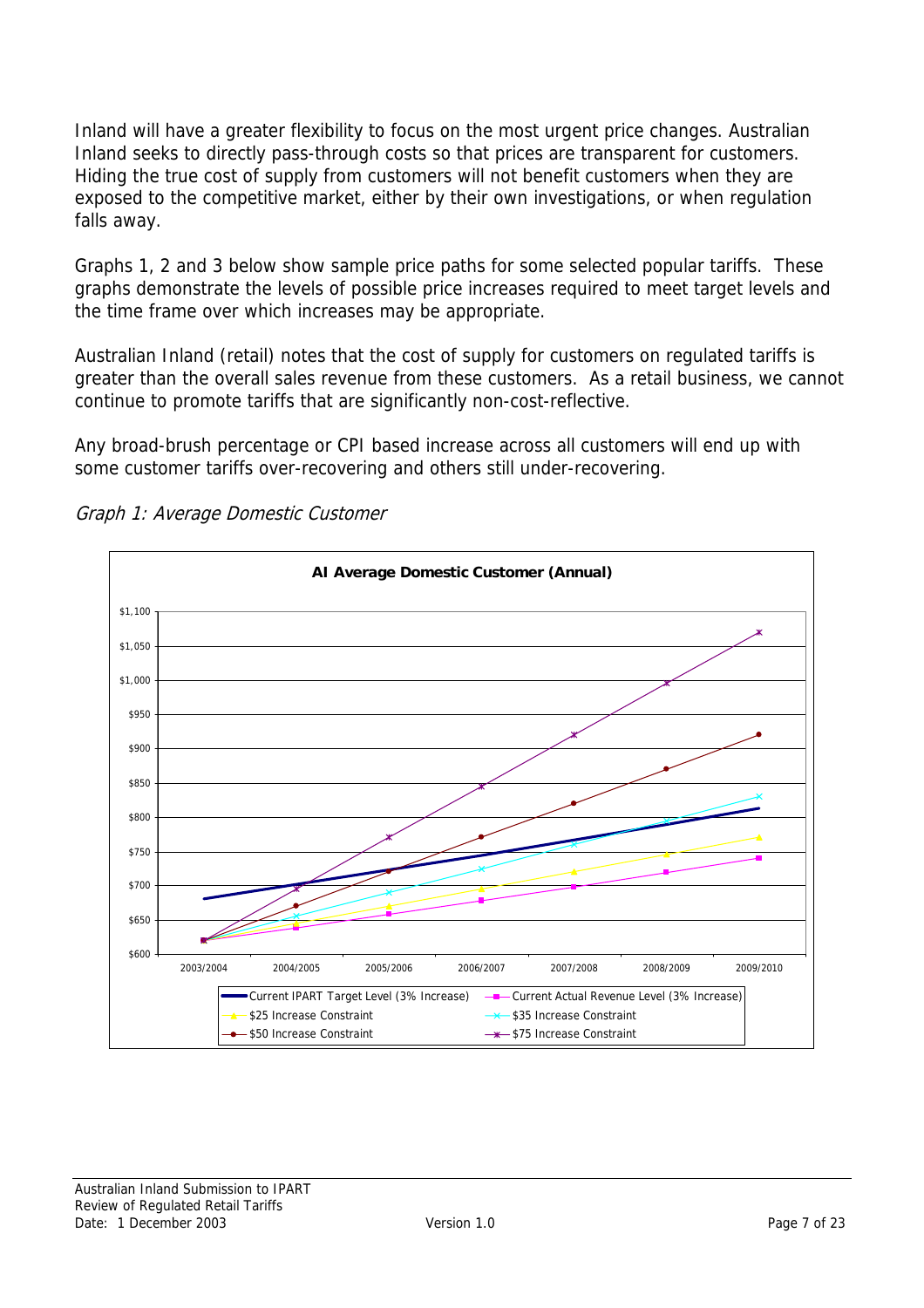Graph 2: Average General Supply Customer



Graph 3: Average Irrigation Customer



Australian Inland Submission to IPART Review of Regulated Retail Tariffs Date: 1 December 2003 Version 1.0 Version 1.0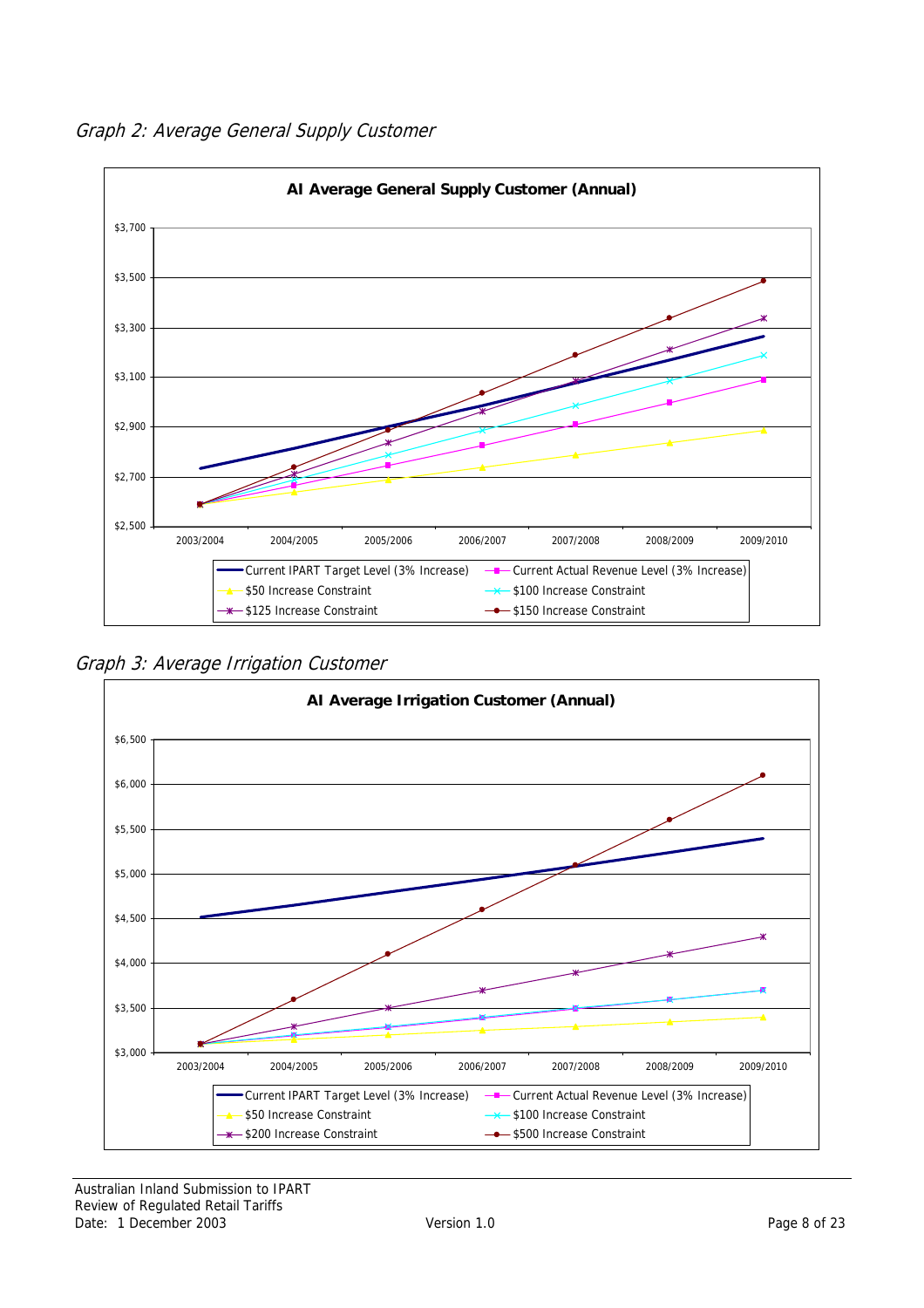#### <span id="page-8-0"></span>**New connections**

There is a low population and very low to negative economic growth in far western NSW. This means that the number of new connections in Australian Inland's distribution area is minimal. If Australian Inland were to put new customers on new cost-reflective tariffs, the key issues would still not be addressed, as existing customers would still be charged non-cost-reflective tariffs. Any form of regulation that maintains existing tariffs with constraints, that does not allow retail tariffs to move towards cost-reflective levels, but allows the introduction of costreflective tariffs for new connections, has little real benefit to Australian Inland.

We would also have a concern about creating new tariffs for a small number of customers, when at the same time we are also trying to consolidate and simplify the existing tariff list.

#### **Alternative options**

The Tribunal offers some suggested options for alternative forms of regulation. We offer the following brief comments on these suggested alternatives, with specific focus around Australian Inland's particular concerns. Our analysis of advantages and disadvantages is not an exhaustive list.

#### **1. Removing price constraints and relying on restrictions in the movement of average prices of given tariff categories relative to a target level.**

- □ Setting a target level gives clear path to cost reflective levels for both specific tariffs and tariff categories.
- $\Box$  Addressing tariff categories allows specific concerns within each category to be addressed. (Especially for AI where the network standing charges in different categories need to be addressed.)
- $\Box$  Different price movements can be allowed for different tariffs categories, especially nonresidential tariffs, where the types of customers vary.
- $\Box$  This allows a more targeted approach to controlling price-increases to customers.

#### **Advantages Disadvantages**

- If tariff categories are not appropriate or too broad, that is they do not contain customers who are of a similar type, then restrictions may not be appropriate across all tariff category members. (For example, a category of business does not reflect the wide array of different customer types.)
- $\Box$  This methodology does create a fairly high degree of complexity in maintaining customer categories.
- $\Box$  If constraints are too tight, irrespective of the tariff category, then this may not allow sufficient movement towards cost-reflective levels in some cases.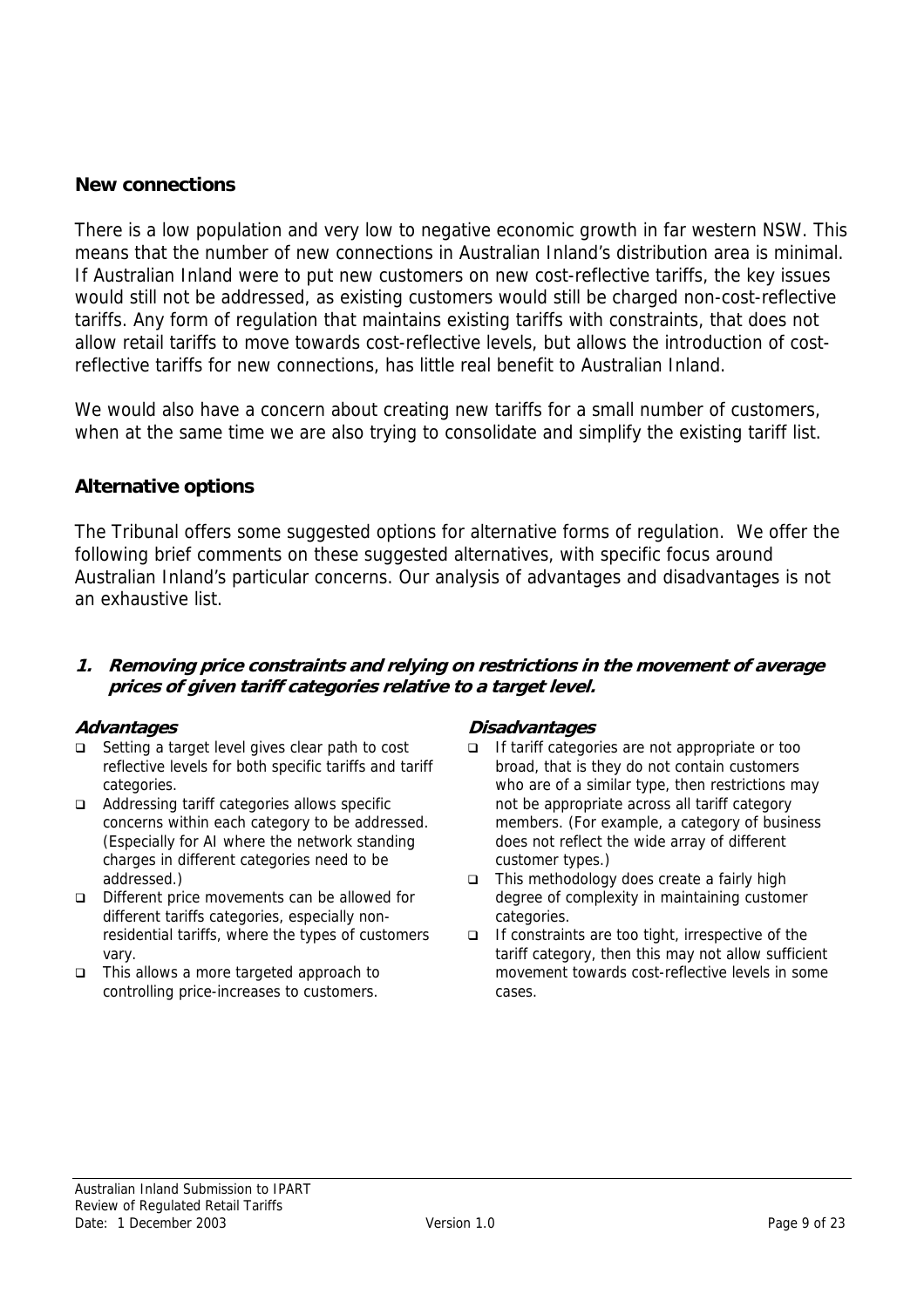**2. Removing constraints on the average price of tariff categories and relying purely on per customer price constraints.** 

- $\Box$  This method creates clear constraints for each customer.
- $\Box$  Simple to administer.

#### **Advantages Disadvantages**

- $\Box$  This does not allow for specific issues around different customers and categories to be addressed.
- $\Box$  This option does not allow different customer categories to increase at different rates, but imposes the same increase across all customers.
- $\Box$  If imposed statewide, it does not provide for possible differences between retailers.
- $\Box$  Assumes all customers are under-recovering at the same level.

#### **3. Replacing all existing constraints with a single CPI-X constraint to apply to all tariff categories.**

- $\Box$  At a broad level it allows for possible cost differences between retailers (assuming X is different for each retailer).
- $\Box$  Easy to administer.

#### **Advantages Disadvantages**

- $\Box$  Does not allow for specific issues around different customers and categories.
- $\Box$  Because it is broadly imposed it does not focus on specific cases of under-recovering tariffs.
- $\Box$  This option may not move some underrecovering categories to target levels in sufficient time. For example some existing AI tariffs would require between 20-30 years to meet existing target levels if constraints were at 3-5%.

The UK used this approach and set X at different levels for each of its equivalent incumbent retailers. It must be noted that X was negative in the UK, as the intent was to create a ceiling as prices lowered, as opposed to NSW, where the intent of X would be to constrain price increases.

#### **4. Altering the volume bands within which price limits or constraints are tested.**

 $\Box$  Allows customer consumption levels to be taken into account. Larger consumption customers would be tested and constrained differently to lower consumption customers.

#### **Advantages Disadvantages**

 $\Box$  Volume level constraint testing does not take into account fixed charge issues that are irrespective of customer consumption levels, and should be applied irrespective of usage.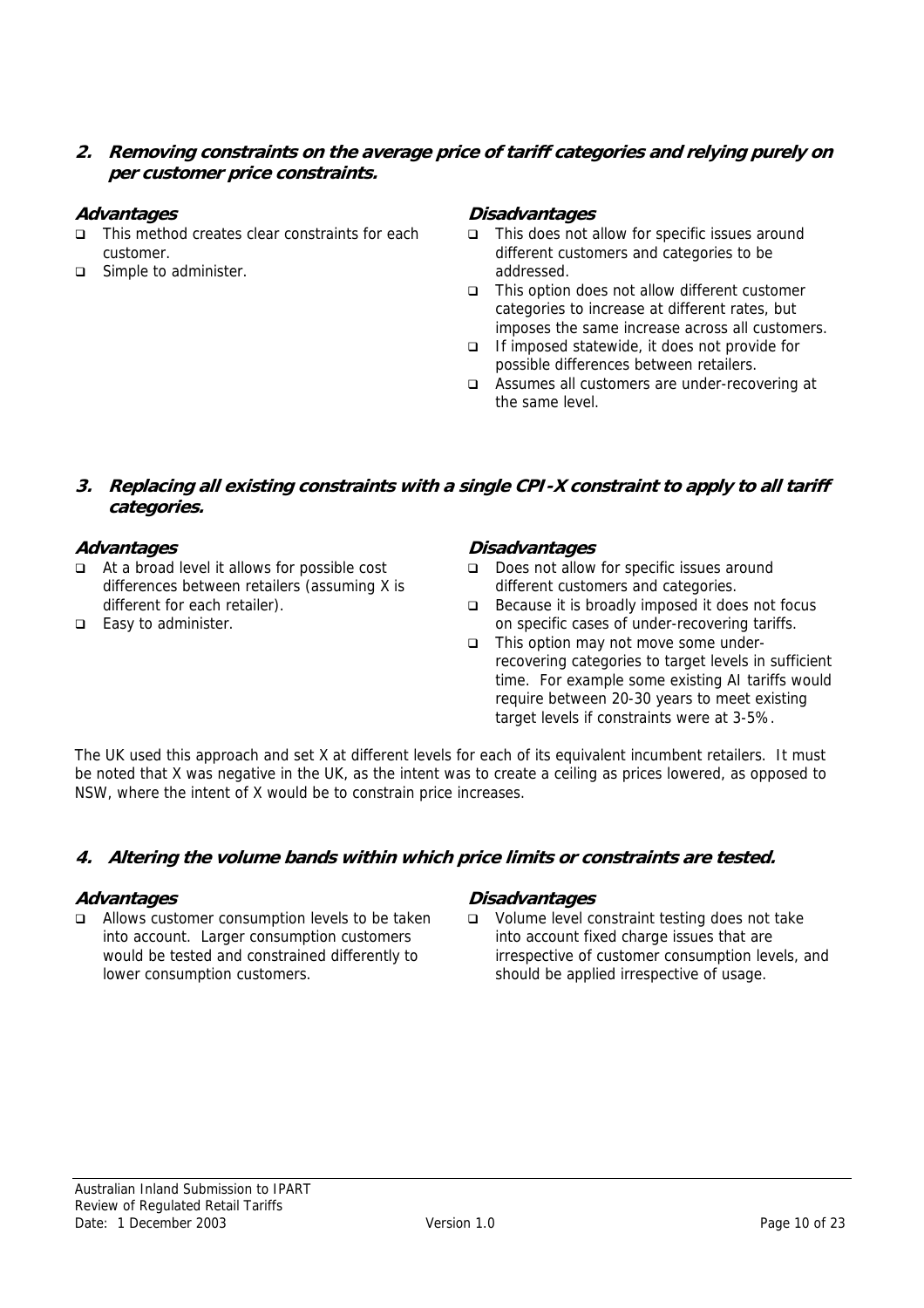#### <span id="page-10-0"></span>**5. Setting a single price constraint that applies on average to all categories (rather than having specific constraints for specific categories of tariffs).**

- $\Box$  Simple to administer.
- $\Box$  Sets a clear constraint that is easily applied to price increases.

#### **Advantages Disadvantages**

- $\Box$  Does not address specific issues of inappropriate or under-recovering tariffs.
- □ Some categories may never reach cost-reflective targets within acceptable time frame.
- $\Box$  Does not address significant under-recovering categories.
- $\Box$  Advantages larger tariff (and consumption) customers who have too small a constraint applied. Alternatively may disadvantage smaller tariff customer who may have too large a constraint applied, and thus create a priceshock.

This approach is not that dissimilar to a CPI-X option where a constraint is applied broadly across all tariff categories for that retailer.

**6. Establishing a direct pass-through of actual costs, such as wholesale electricity and gas costs, rather than using forecast costs – subject to the application of price constraints.** 

- $\Box$  Allows for the clear pass-through of component costs - energy, network and other costs.
- $\Box$  Any pass-through cost adjustments can be transparently incorporated into tariff changes.
- $\Box$  Exposes customers to true cost of supply.
- $\Box$  Retailer costs and retail margin are transparent.

#### **Advantages Disadvantages**

- $\Box$  Inappropriate price constraints may still restrict the movement of tariffs, keeping them below cost-reflective levels.
- $\Box$  This option would need complex maintenance of cost components across tariffs.

Depending on how price constraints are applied, there would probably be large price-shocks to some customer tariffs. This has been seen in SA where the removal of more formal regulated tariffs, and a move to more cost-reflective pricing, saw significant price increases to some customer classes. Experience in Victoria and SA has seen a move to a "cost-reflective" cost build up to create a standing contract price for customers. These levels of standing offers have had to be "justified" by the relevant retailers or regulators.

#### **Other comments**

 $\overline{a}$ 

It is difficult in most cases to make comparisons between NSW and other jurisdictions in relation to the form of regulation. Other jurisdictions, such as SA and Victoria, have based most of their discussion around the creation of a standing offer that is set at a justifiable level of cost recovery. SAIIR<sup>1</sup> states the approach in SA in seeking justifiable proposals from retailers "provides a clear challenge to retailers to demonstrate their good will and to avoid the need for price controls by proposing fair and competitive prices." This varies to NSW

<sup>&</sup>lt;sup>1</sup> SAIIR Reviewing and Approving Electricity Retail Prices in a Competitive Market – Initial Thoughts. April 2002 (SA)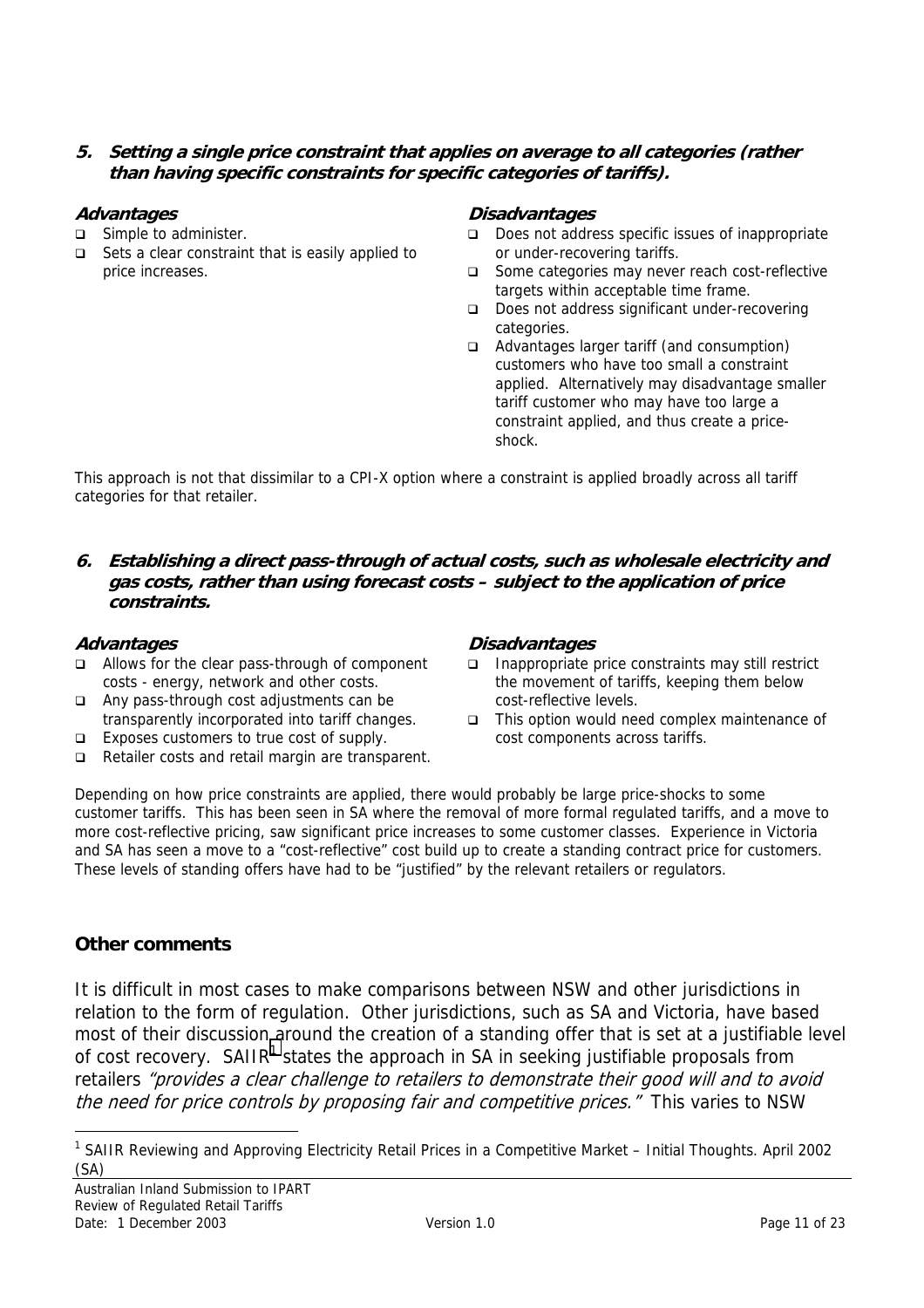<span id="page-11-0"></span>where the discussion still focuses on putting in place price movement constraints. In its follow up determination<sup>2</sup> SAIIR also found it difficult to compare NSW to SA as the position of NSW government owned and regulated businesses differed to privately owned businesses in SA and Victoria.

The UK market is seen to be a competitive environment for customers and competition generally offers the needed protection to customers. Ofgem's approach to regulation must be seen in context of a market where prices are generally going down, and regulation seen as a means of ensuring competition. Price capping was seen in the UK environment as a mechanism that could prevent or distort competition, and rejected this form of regulation of pricing by opting to move to regulation under competition law. NSW is, arguably, still some way off being a truly competitive environment.

It is important to note that not only the form of constraint is important, but also where this constraint is applied. Presently it is applied to the entire bundled tariff. It would be more appropriate to apply constraints only to the un-bundled components. With this methodology any retail constraint could be applied to the retail component only, and other price components could be addressed separately, such as in the network determination for network charges.

### **Conclusion**

One of the biggest issues faced by Australian Inland is the under-recovery of network charges from most of the regulated retail tariffs. This under-recovery is significant as any form of regulation that caps the movement of tariffs towards cost reflective levels, severely undermines the financial health of the retail business, and its ability to charge customers cost reflective prices.

Australian Inland is acutely aware of the potential price shock to some customer categories in a sudden move to a fully cost-reflective pass through of charges.

If the form of regulation is targeted, Australian Inland will have a greater flexibility to focus on the most urgent price changes. Australian Inland seeks to directly pass-through costs so that prices are transparent for customers.

It is important to note that not only the form of constraint is important, but also where this constraint is applied. Presently it is applied to the entire bundled tariff. It would be more appropriate to apply constraints only to the un-bundled components.

Australian Inland seeks that regulation should take the form of a cost build up of component charges, including energy, network charges and other charges, and apply constraints to tariff categories.

Australian Inland Submission to IPART  $\overline{a}$ <sup>2</sup> SAIIR Inquiry into Electricity Standing Contract Prices  $-$  Final report and determination. October 2002.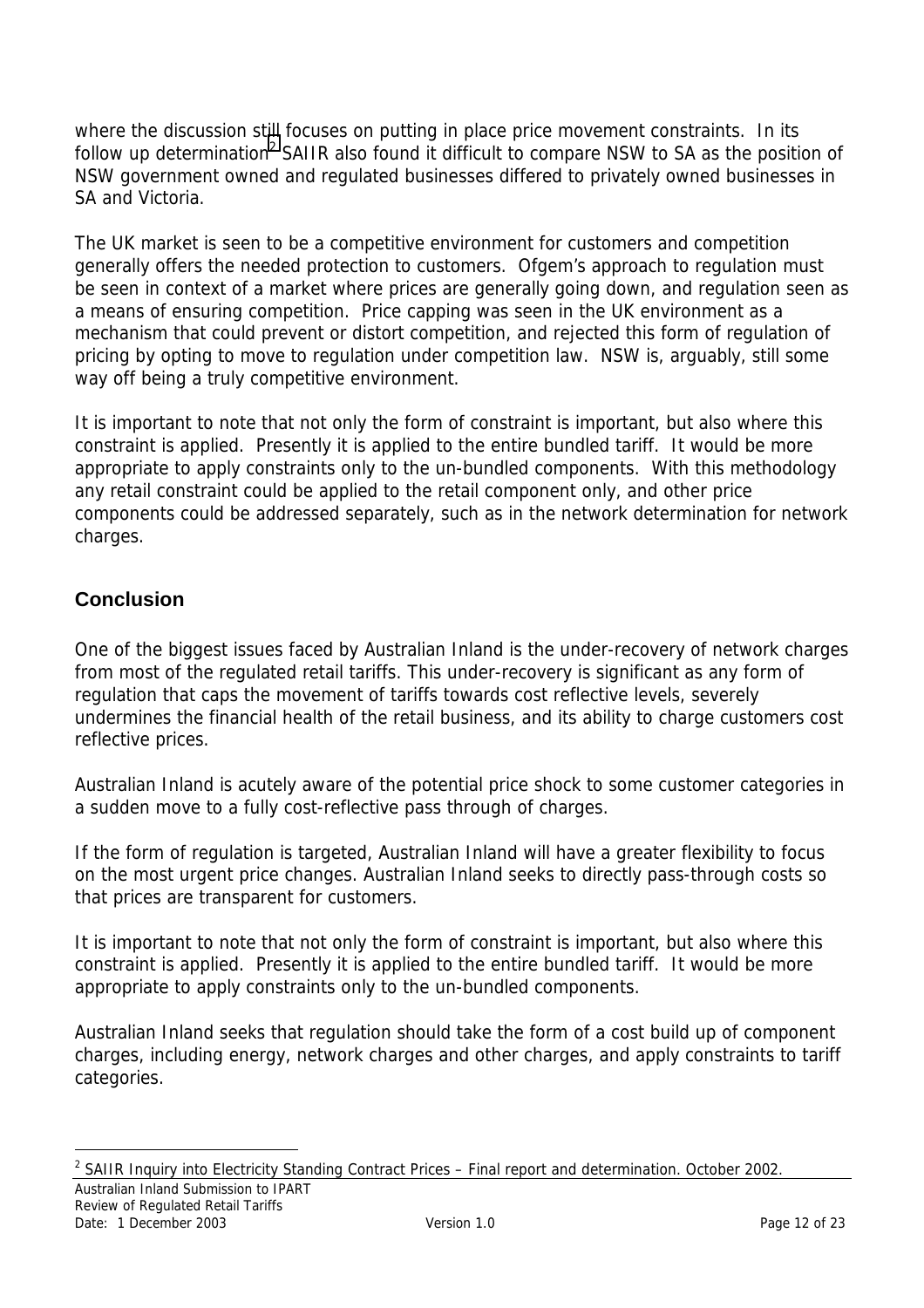This will allow retail tariffs to be moved towards a cost-reflective level, whilst at the same time specifically addressing categories of tariffs, and therefore customers, in regard to priceshocks and constraints. Constraints that are targeted to specific categories allow different price movements for these categories without impacting all customers.

This approach is a hybrid of options numbered 1 and 6.

Australian Inland's total target regulated retail revenue for 2003-04 is \$24.6m. However, actual recovery is projected to be \$21.6m. Australian Inland seeks that the Tribunal introduces realistic constraints that will allow AI to recoup the current under-recovery as well as future revenue needs within the determined timeframe.

The form of regulation needs to take into account:

- $\triangleright$  any changes in the cost of supply eg network charges, wholesale energy purchases  $(ETER<sup>3</sup>)$ , and any other charges such as renewable energy levies;
- $\triangleright$  the potential to consolidate and simplify existing tariffs; and,
- $\triangleright$  the introduction of new tariffs immediately at cost-reflective levels.

The following is Australian Inland's preferred form of regulation that would address our immediate issues, provide some protection against price shocks and move tariffs towards cost-reflective levels.

- 1. The Tribunal set a target level this is the "cost build up" mentioned earlier;
- 2. Determine the timeframe for tariff increases, per customer category, eg, a three year period may be appropriate for some customers or a greater timeframe for others.
- 3. Introduce constraints of equal annual increases during the timeframe in order to meet target levels.
- 4. Direct key changes at specific customer tariffs or categories, and not across broad categories such as urban or rural, or domestic or business. Australian Inland would liaise closely with the Tribunal to determine the categories appropriate to our needs.

This is the most appropriate form of regulation for Australian Inland because it continues to set a defined target using the N+R methodology. Any tariffs that are already either overrecovering or on target will only be affected by CPI and increases in the network tariff. It also ensures that tariffs that are currently non cost-reflective have a clear path towards cost reflectivity. In addition, price shocks to customers are managed by effectively breaking the end target into stepped increases over the required timeframe which is appropriate for the size of the under-recovery. For example, if existing general supply tariffs need to increase by \$230 to be at the true cost-reflective level, then this will mean a 3 step yearly increase of \$77 (excluding CPI and network charge movements). Finally, competition is served by moving under-recovering tariffs to cost-reflective levels.

 $\overline{a}$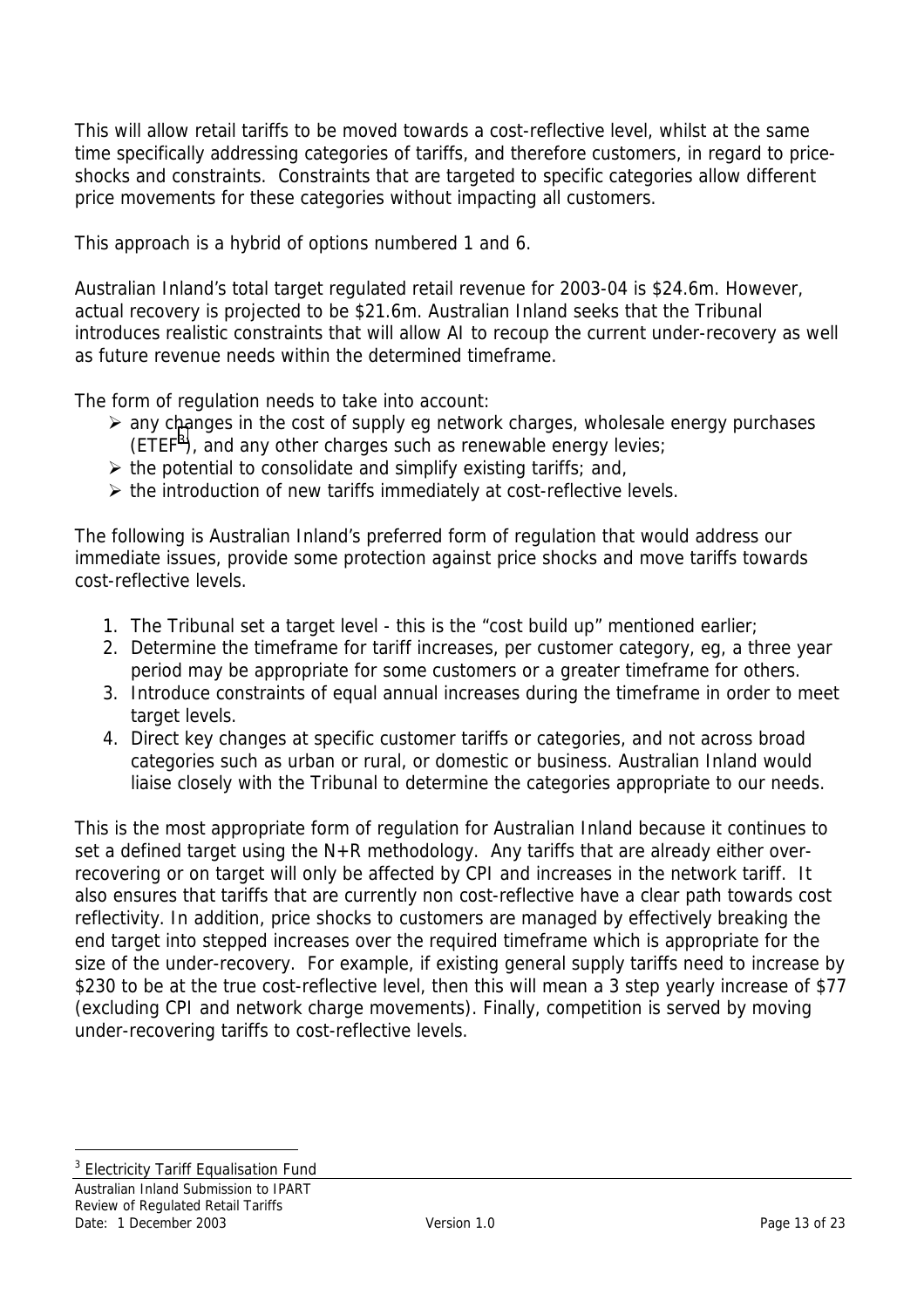## <span id="page-13-0"></span>**Level of Cost to be Recovered**

**The Tribunal seeks comment on the most appropriate treatment of the various cost components to ensure that retail charges are at, or close to, cost reflective levels for all small retail customers by 2007.** 

#### **Key Issues**

The biggest single concern for Australian Inland in relation to cost recovery is the pass through of network standing charges. The Tribunal makes the statement in the review paper:

> "In setting retail prices in the past, the Tribunal has allowed …. retailers to pass .... charges directly through to customers on regulated tariffs."

The transparent pass through of charges is not a feature of Australian Inland's regulated tariffs. There is a disparity between the network standing charges applied by the distribution network service provider (DNSP), and the standing charge applied to the customer. This is obvious when comparing the network charge prices to the regulated retail tariff schedules. Appendix 1 highlights the disparities across the different tariffs. Customers are not yet paying the full cost reflective network standing charges.

This is an example of how existing tariffs are not cost-reflective, and do not encourage customers to seek competitive prices. This disparity in what the customer sees on a regulated tariff and what the competitive market could potentially offer is significant for some customer categories. Any move off the "safety net" or existing regulated tariffs to a competitive tariff would also create a large price shock for some of these customer categories.

Australian Inland is adamant that the cost of supply of regulated tariffs should be fully passed through to the customer. Where potential price shocks could occur the form of regulation should smooth this so that tariffs are at cost-reflective levels by the end of the determination period, 2007, or whatever other period is determined appropriate, depending on the size of the price increase. The ability to unbundle costs is essential for a competitive market.

#### **Retail Margin**

Ideally, when retailers pass through the direct costs of ETEF purchases and DNSP charges, there should be sufficient revenue from regulated tariffs to cover the retailing costs and other charges, as well as a retail margin.

Discussion around an appropriate retail margin makes the assumption that tariffs are recovering an appropriate amount in the first place for a retail margin to be applicable. Tariffs that are significantly under-recovering effectively have no, or a negative, retail margin.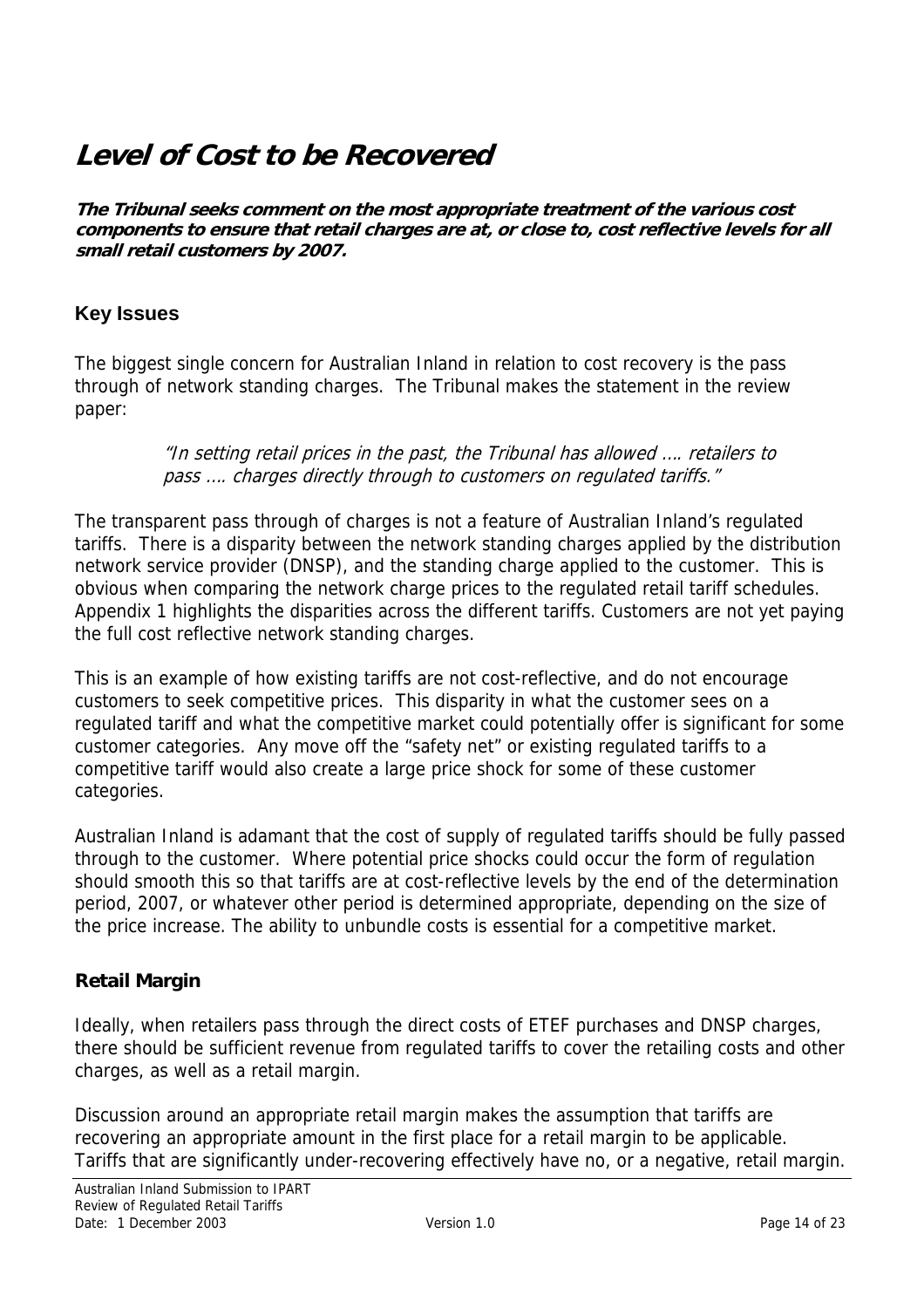This is the case in some specific tariffs for Australian Inland, where the cost of supply is more than the actual tariff amount recovered from the customer. These under-recovering tariffs make up a significant proportion of overall regulated tariff sales. The graph below, Graph 4, demonstrates the actual gross margin, -2%, for Australian Inland's retail regulated revenue in 2002-03, highlighting the fact that current regulated tariffs are not cost reflective. The gross margin only includes direct cost of supply and does not include retail operating costs that would be included in a net margin calculation.

Much work has been done on an appropriate retail margin, with the current range of 1.5% to 2.5% probably as good as any other figure. SAIIR in their paper<sup>4</sup> reviewing retail prices state,

"…there is no single 'correct' answer for the appropriate retail margin. Given the variability in the other components of a retail price, there is little point in attempting to determine and justify a more precise number."

Australian Inland is mindful that tariffs must have their cost components re-positioned to reflect appropriate cost structures. This restructuring must take place immediately so that the most appropriate rate of retail margin is achieved. The retail margin should also be transparent and capable of being readily unbundled.



Graph 4: AI Regulated Gross Margin 2002-03

 $\overline{a}$ <sup>4</sup> SAIIR Reviewing and Approving Electricity Retail Prices in a Competitive Market - Initial Thoughts. April 2002 (SA)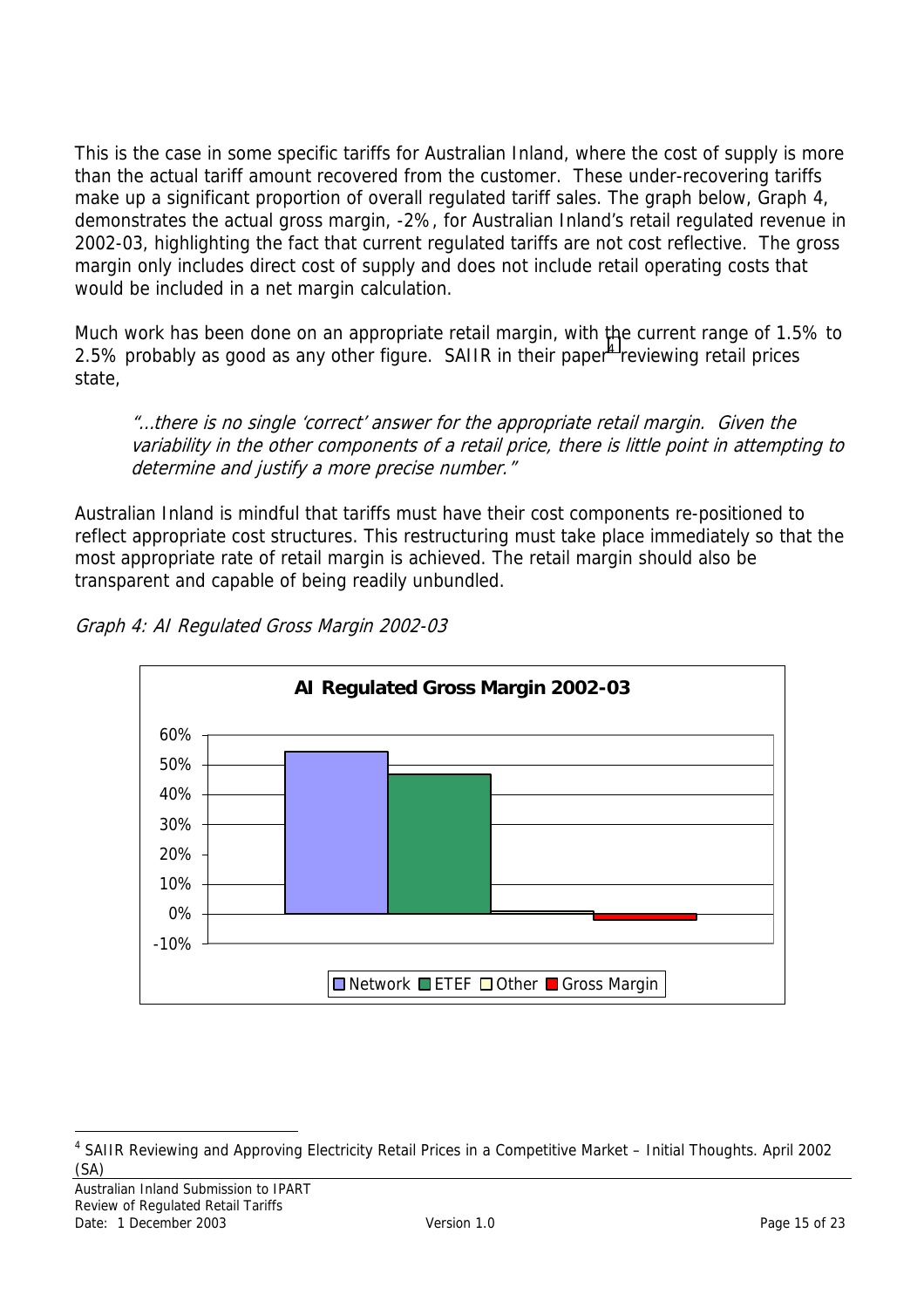### <span id="page-15-0"></span>**Retail Operating Costs**

The Tribunal has done extensive work previously on retail operating costs through benchmarking of retailer businesses. The Tribunal's current review and previous reviews have also compared benchmarks of retail operating costs across other jurisdictions.

Different retailers are fundamentally different in some areas and very similar in other areas. They have different incumbent customer bases, across differing geographical locations, population centres and densities. The reality of being a small incumbent business creates it own particular difficulties and costs associated with serving a small number of customers across a large portion of the state.

The setting of target retail operating costs per customer below the actual operating costs of retailers makes the assumption that retailers will be encouraged to reduce their operating costs. This does not, however, take into account possible variances in operational costs that are not necessarily inefficiencies, and are due to differences in operational environments, compliance impositions and cultural and historical factors.

Australian Inland has a limited ability to improve retail business efficiency because of the characteristics of its operating environment. At the same time, new developments in business technology, evolution of competition in NSW and the ever changing regulation and compliance requirements are some of the key issues which continue to impose high costs on the business.

Australian Inland suggests the fixed cost per customer set by the Tribunal previously may be out of date and requires urgent review.

Australian Inland is also firm in its belief that the costs of doing business in rural NSW are no less expensive than elsewhere in the country. The fundamental items that constitute operating costs for an electricity retail operation eg labour, consumables, systems, compliance, are incurred at the same rates as, or even higher than, elsewhere. Arguably, operating costs per customer in far west NSW are more expensive than elsewhere in the country when considering our much smaller customer base over which the costs are spread.

#### **Electricity Purchase Costs**

NSW retail businesses have the Electricity Tariff Equalisation Fund (ETEF) to manage their regulated load electricity purchases. The ETEF protects retailers from potential pool exposure during periods of high pool price, for a load they are 'obliged' to supply under regulated tariffs.

The cost of ETEF is effectively the long run marginal cost of generation applied to each retailer, taking into account its regulated load and net system load profile. The cost of ETEF does not necessarily reflect the actual position of the market, and ETEF is certainly higher than the contract market at this point in time.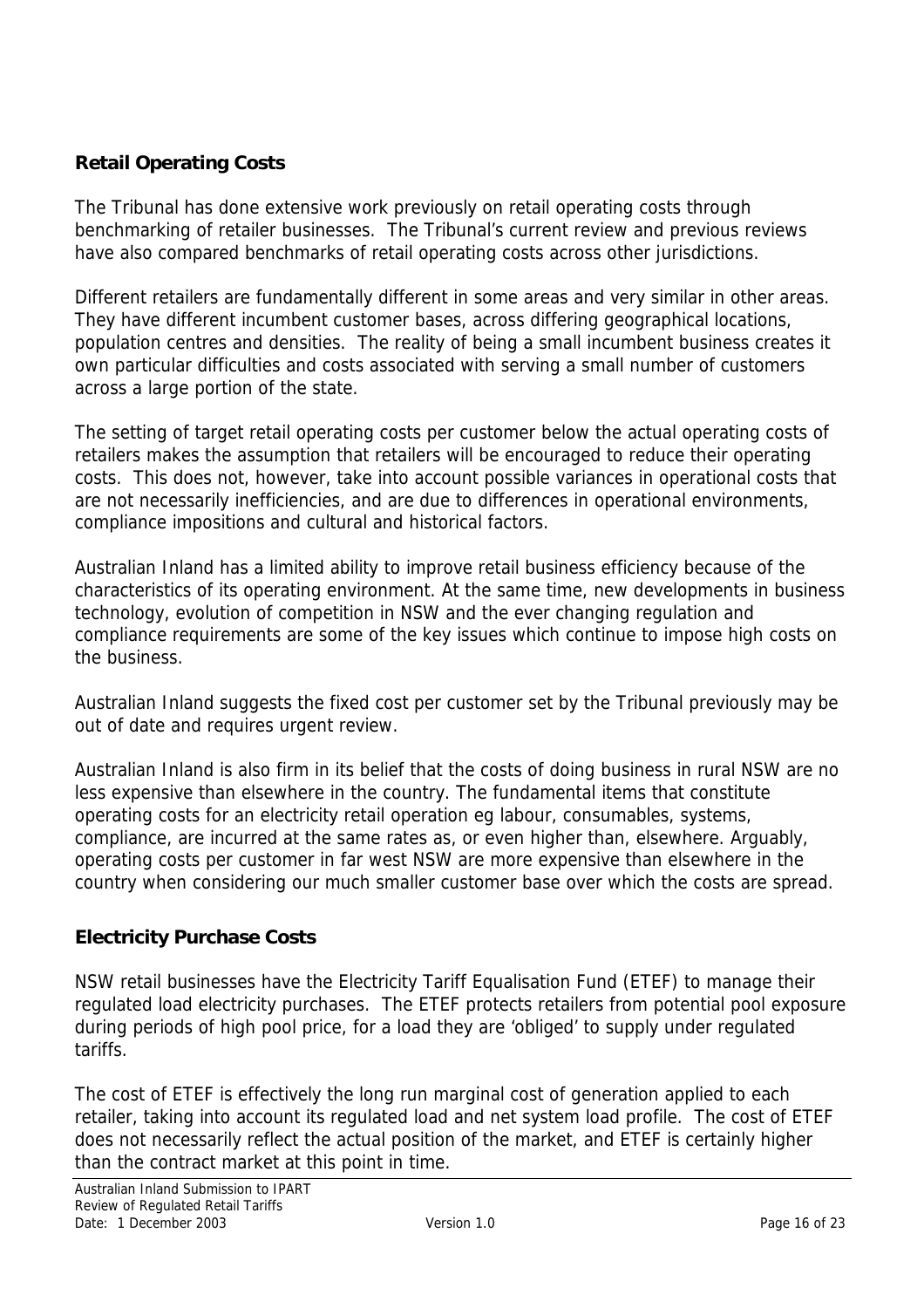<span id="page-16-0"></span>This inflated cost of regulated energy purchases over the cost of the competitive market is arguably a good thing, as in theory the inflated cost of regulated electricity supply should enhance competition by encouraging customers to look to the competitive market for a cheaper price.

The cost of these energy purchases from ETEF should be directly reflected in the calculation of the cost of supply. These purchases should also be adjusted by the appropriate loss factors, both transmission and distribution, to give a true cost-reflective purchase price.

It is appropriate that the true level of cost of regulated energy purchases, including losses, is recovered from the customer.

#### **Network Charges**

This submission from Australian Inland addresses throughout the disparity between the actual published network charges and the charges that are passed onto the customer. The difference between the network standing charges applied by the network and the retail tariff standing charge is significantly different. These differences have stemmed from historical factors, such as the merging of old distribution boundaries with differing tariff schedules, and constraints on price increases across tariffs.

This is our single most concerning issue. As a business we are not passing onto the customer the true cost of supply.

As it is the network charge or network connection that effectively dictates the customer's retail tariff, it is appropriate that the retail tariff truly reflects the underlying network charge. It is appropriate that network charges are recovered from the customer.

Any changes to the structure, or increases, of network charges under the current network review should be taken into account when determining the level of cost pass through, or structure of retail tariffs.

#### **Other costs**

The other costs associated with supplying a customer, such as market fees and renewable energy levies, should be passed through.

The market fees charged by NEMMCO are separated into two categories - market fees and ancillary services. Whilst market fees are generally predictable and relatively similar across the market, ancillary services are potentially more volatile. The market for ancillary services to date has been relatively uneventful, but there is arguably the potential for this market to also demonstrate the volatility of the NEM pool price. Any potential variation in the ancillary service charges needs to be able to be captured and applied appropriately to the regulated tariffs.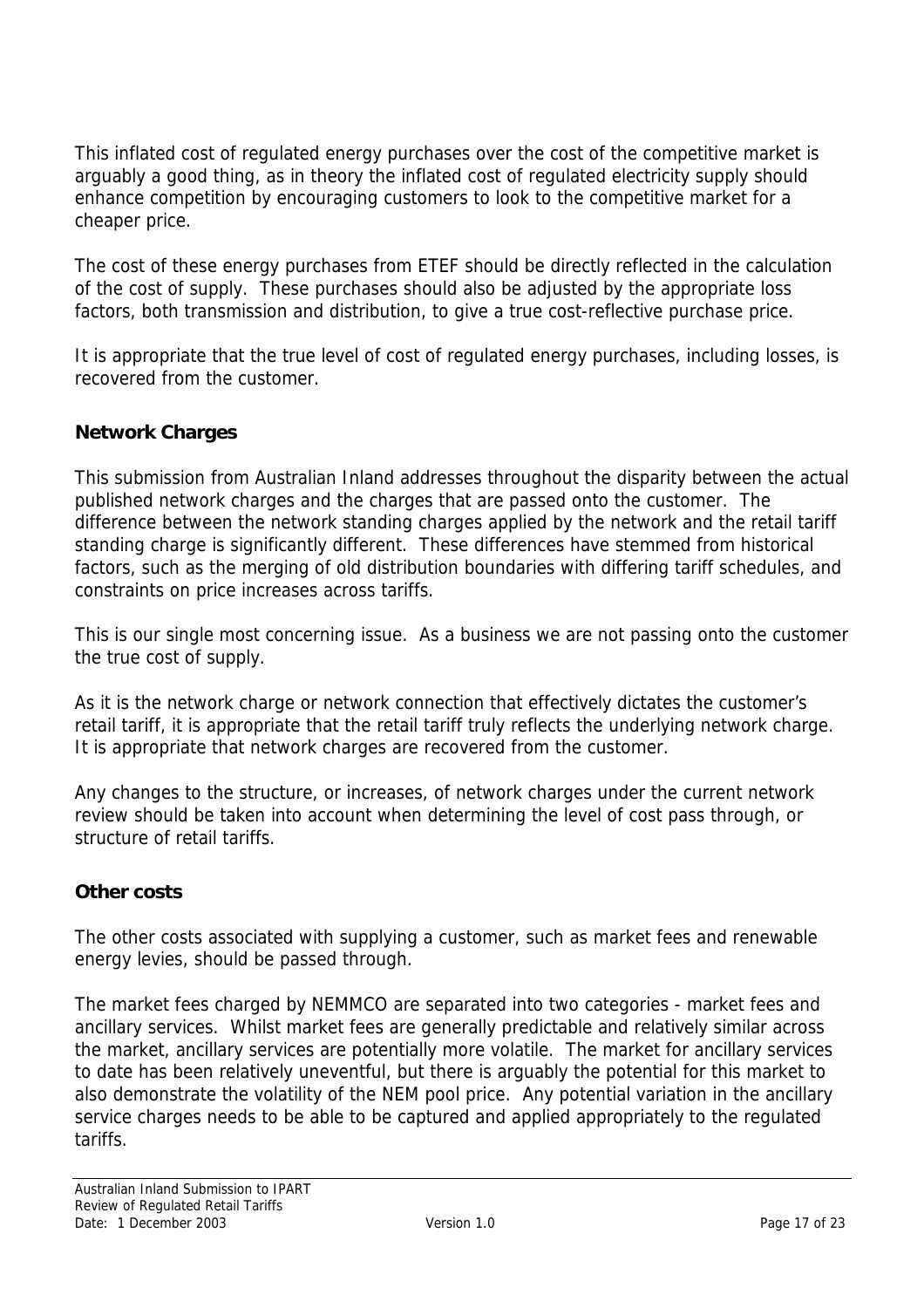<span id="page-17-0"></span>The application of loss factors is important, especially to more remote parts of the state. Total losses can account for 20-25% of a customer's retail component of their bill in Australian Inland's area. In turn, this accounts for a significant portion of the regulated energy purchases from ETEF. Loss factors also need to be appropriately applied to the makeup of the regulated tariffs.

It is important to capture the increasing cost of liability to both the federal and state-based renewable energy and greenhouse gas schemes. It is also important to note the compliance periods for these schemes, and hence the increase in liability is based on a calendar year, where as the regulated tariffs are financial year. There must also be a mechanism to capture the potential disparity in costs between these different periods, especially as the cost of liability increases each year.

There should also be an awareness of other potential charges that may need to be applied in the market. One such example is potential costs relating to B2B transactions. Whilst the move to a national B2B framework is still being developed, this potentially may be another cost that needs to be passed onto customers. These charges may be more appropriate as one off non-tariff charges, but it is important to highlight them as another potential pass through charge.

### **Conclusion**

The biggest single concern for Australian Inland in relation to cost recovery is the pass through of network standing charges.

Australian Inland is adamant that the cost of supply of regulated tariffs should be fully passed through to the customer.

Australian Inland suggests the fixed cost per customer set by the Tribunal previously may be out of date and requires urgent review.

Australian Inland is also firm in its belief that the costs of doing business in rural NSW are no less expensive than elsewhere in the country.

A significant portion of the cost of supply is outside of Australian Inland's control. The full cost of supply must be passed through to the customer. Given that Australian Inland is under-recovering revenue, the transition to cost reflective tariffs should occur over an appropriate timeframe to avoid price shocks.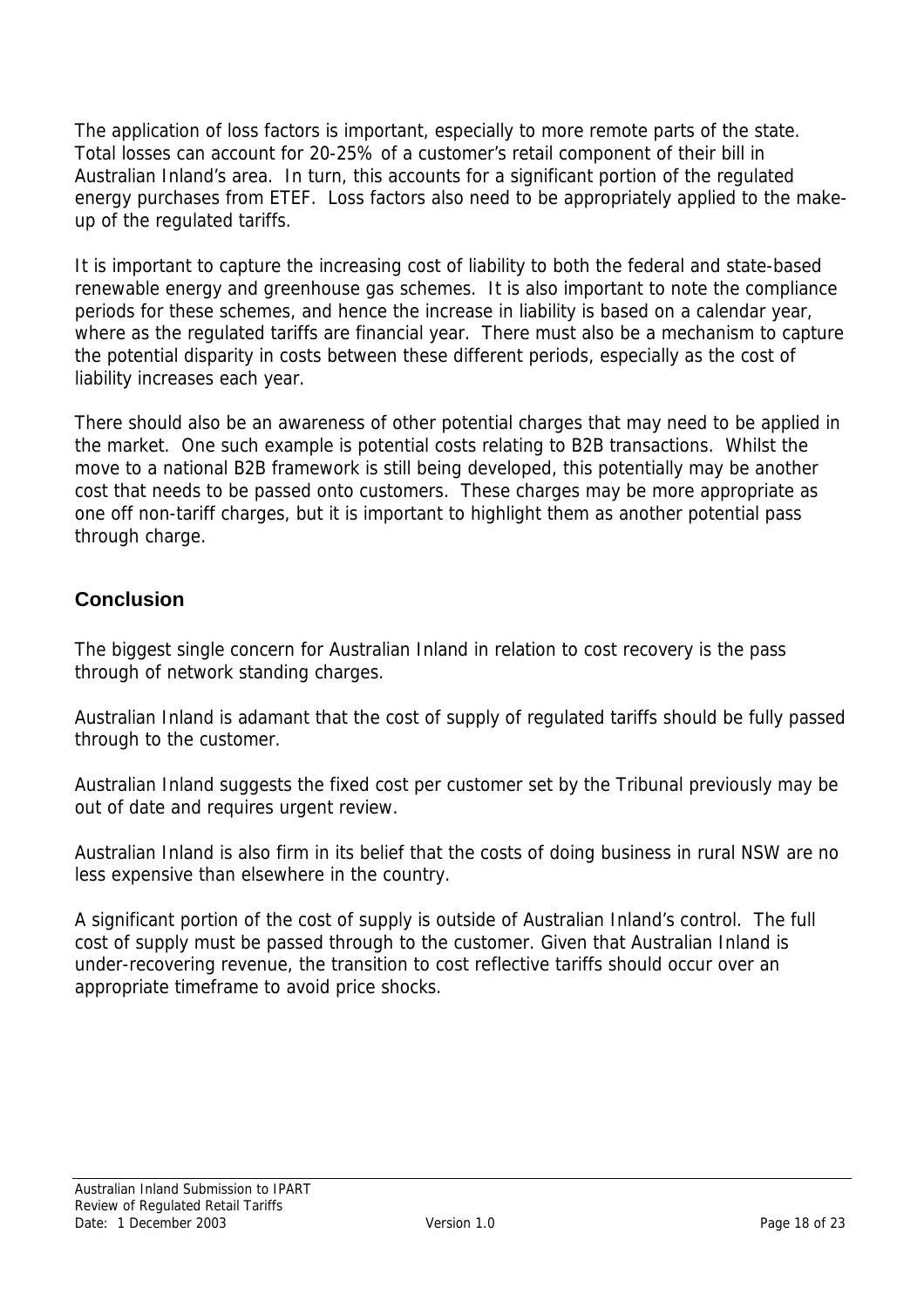## <span id="page-18-0"></span>**Structure of Regulated Tariffs**

**The Tribunal seeks comment on issues regarding the structure of regulated retail tariffs, including whether an inclining block structure is a proxy for cost reflectivity and the implications of allowing more complex price structures for the objective of rationalising the number of regulated retail tariffs.** 

### **Key Issues**

Australian Inland currently has an array of tariffs that generally have block rates at varying volume levels. There is no direct retail fixed cost component on these existing tariffs. Of the tariffs that do have a fixed charge, this is the network fixed charge component. Most of the non-time of use tariffs have a high first block rate that acts in some way as a fixed charge component. There is also a minimum charge on some tariffs. Generally the non-time of use tariffs have a declining block tariff structure. The more that is used, the cheaper it gets, although the step down on some of these blocks is small.

We would agree with the Tribunal's belief that generally the cost to serve customers includes fixed and variable components. The retail cost to serve a customer generally does not increase with an increase in customer consumption, especially with ETEF as the wholesale energy purchase mechanism. The cost to serve a customer is generally the same across customer categories and billing frequencies, although there are always individual exceptions to this within categories, such as customers with high enquiry rates and credit control issues.

In conjunction with any potential change in the form of regulation, there should also be the opportunity to restructure retail tariffs. This should also be the case if there is any restructure in network charges resulting from the current network price review. As a result of the opportunity presented by this retail regulatory review, Australian Inland will seek to ensure that its existing retail tariff structure is completely reviewed.

There are a number of characteristics present which defy the objective of a transparent and simple price structure. These characteristics have resulted over a long period of time from when the tariffs were created, and in more recent years when constraints in price movements have been applied to different tariffs at different times.

Network standing charges are not being applied to the retail tariff appropriately. All Australian Inland network charges have a fixed standing charge. The retail tariffs have a mixture of no fixed standing charge or a standing charge that has no resemblance to the network standing charge. We have a minimum charge on most tariffs. The difference between these standing charges can be quickly identified with even a cursory glace at existing retail tariff and network charge schedule, Appendix 1. Australian Inland would like to introduce a fixed retail charge per customer, to replace the existing minimum charge structure. A fixed retail charge is a transparent mechanism of passing fixed costs to customers.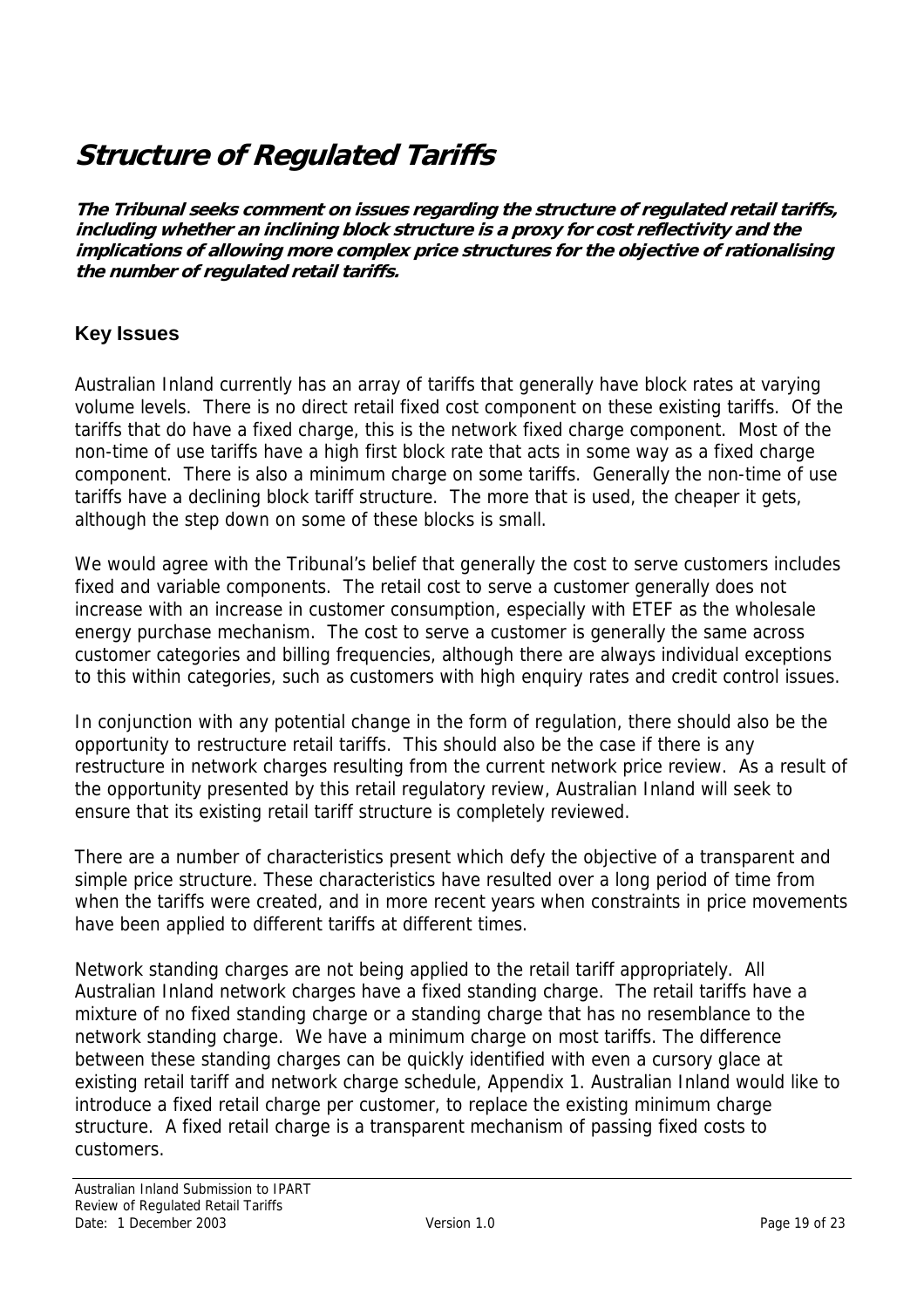<span id="page-19-0"></span>The appropriateness of inclining block tariffs is difficult to determine without further detailed study. Generally with the introduction of any inclining block tariffs as part of network charges, the retail tariff should also reflect this. As to inclining block tariffs on customers who have a flat network component, this may be one mechanism to encouraging demand management. Again, without further study, we would have to be cautious as to the real effect on customers.

#### **Demand Management**

The Council of Australian Governments (COAG) "Parer Report"<sup>5</sup> recommends mandating the rollout of interval meters to all customers as a means of encouraging demand management. Instead of addressing demand management through inclining block tariffs, this would encourage customers to look to shifting the load from one period of the day to another. The Parer report also views this as a means of enhancing competition to customers by being able to be provided with innovative products that could encourage demand management.

The Parer report goes on to say.

"Price movements reflect the changing balance between supply and demand and enable appropriate responses. For example, inadequate price signals discourage demand side participation, as they dull the information required to adequately respond."

In their recent submission<sup>6</sup> to the Tribunal regarding the current network determination, EWON offers their experiences with customers in relation to demand management and price signals. Their investigations to customer concerns over high electricity bills often relates to circumstances out of the control of the customers. Often low-income households have people who are at home more often, due to retirement or unemployment, and these factors can contribute to levels of consumption that is not at the discretion of the customer.

EWON also discuss the appropriateness of pricing signals in influencing customer behaviour in demand management. Retailer billing cycles can often mean that customers receive a bill weeks after the high consumption events, and lacks the immediacy necessary for customers to change their consumption habits. This general view was also reflected in the submissions from PIAC and Total Environment Centre.

Demand management is not just about being able to react to a specific event or series of events, but also an overall change in consumption behaviour. Changing this overall behaviour is something that needs to be addressed by increasing customer awareness. It can also be addressed by a simplistic philosophy of "the more you use the more you pay". This may be able to be achieved by price signalling in tariffs, such as inclining block tariffs.

 $\overline{a}$ 

<sup>&</sup>lt;sup>5</sup> Towards a Truly National and Efficient Energy Market – December 2002 (COAG)

Australian Inland Submission to IPART 6 Response by the Energy & Water Ombudsman NSW to the Tribunal's 2004 Network Review– October 2003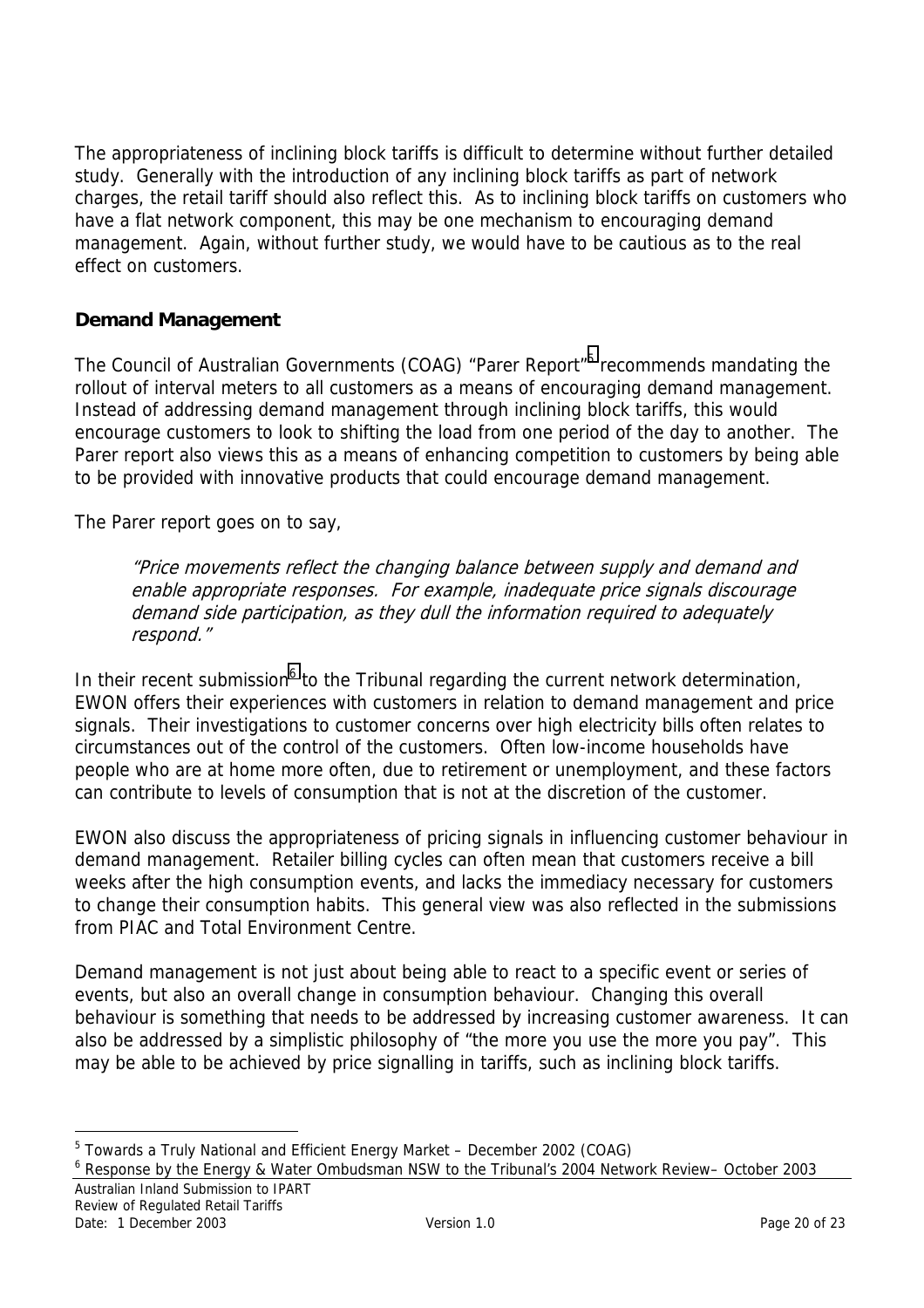#### <span id="page-20-0"></span>**Inclining Block Tariffs**

Australian Inland believes that inclining block tariffs should not just be seen as penalising high consumption users, but also rewarding low consumption users, and the tariff blocks should reflect this. The volumes levels, or steps, of inclining block tariffs are an important factor. If customer bills clearly show the consumption levels in each block step, then this may be of assistance to customers to show them how much energy overall needs to be reduced to create savings and efficiencies.

#### **Customer choice or basic tariff**

Australian Inland generally agrees with the Tribunal's current view that regulated tariffs should be a basic tariff, without the special features that could be provided by the competitive market. With this in mind it is still important to recognise that regulated tariffs are targeted to the customer appropriately and the overall structure of the tariff is costreflective.

The retail component of a tariff is essentially the same across all customer categories. It is the network charge or connection type that dictates what regulated tariff should be applied to the customer. Any features of a tariff, outside of the basic options such as all day energy or time of use, that could be part of a regulated tariff would need to be judged by the benefit to the customer. If the benefit that the customer gains from the feature is something that the competitive market should be providing, then it should be left to competition to make this offer.

#### **Conclusion**

Australian Inland believes that for any form of demand management to occur, our existing tariff structure needs to be addressed.

If tariffs, such as inclining block tariffs, are introduced through any new network charges, they should be able to be applied appropriately through the retail tariff.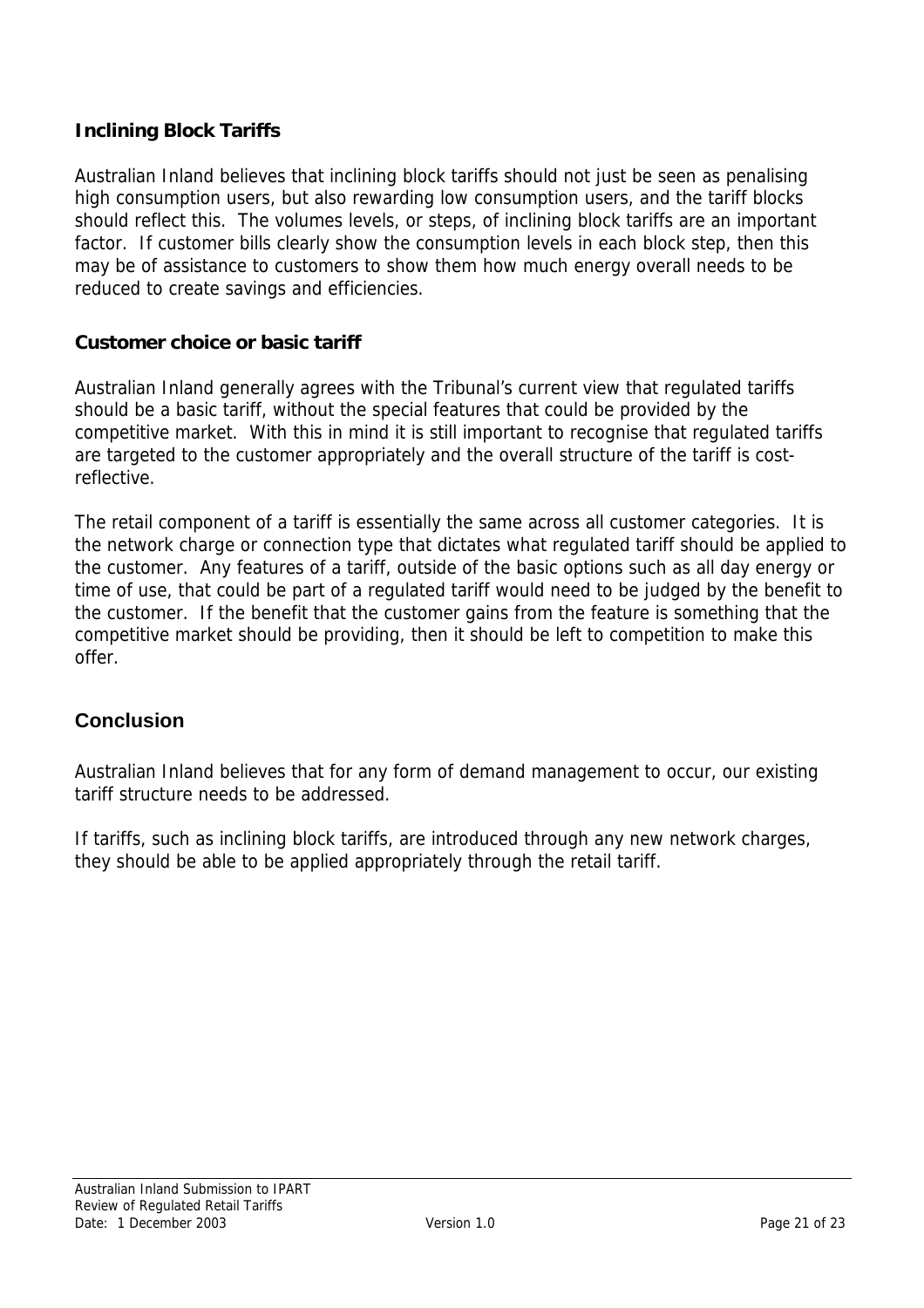## <span id="page-21-0"></span>**Non-Tariff Charges**

**The Tribunal seeks submissions relating to the regulation of non-tariff charges including where possible the incidence and cost of different types of charges.** 

### **Key Issues**

There are three retail non-tariff charges. These are the fee for late payment of accounts, the fee charged when a cheque is dishonoured by the bank and the amount charged as a security deposit. As stated in the review paper, the amount actually charged to the customer can be at the discretion of the retailer, so long as it is not higher than the regulated amount. This allows a retailer to address individual customer instances to judge if a non-tariff charge is appropriate.

Australian Inland supports the creation of a small administration fee (handling fee) to be applied when a non-retail, non-tariff charge is passed through to the customer. The retailer has invested in the business processes and systems in order to handle the charging of these fees, irrespective of the frequency of charge events. The retailer should be able to recoup over time fair funds in recognition of its investment in sophisticated billing and customer relationship systems.

Individual charge events also go beyond just billing a customer, but any associated customer enquiries relating to the event. With this is mind Australian Inland is in favour of the introduction of a small event-based administration fee.

Australian Inland does not support the incorporation of this administration fee in the retail tariff. This would most likely create a situation where the retailer ends up paying for the nontariff charge because the tariff may not be able to be adjusted accordingly to include the fee, given constraints would be in operation. Alternatively if the tariff can be adjusted, then customers across the tariff may be effectively paying for a non-tariff charge they have not incurred (depending on the type of charge).

### **Conclusion**

Australian Inland supports the creation of a small administration fee to be applied when a non-retail, non-tariff charge is passed through to the customer.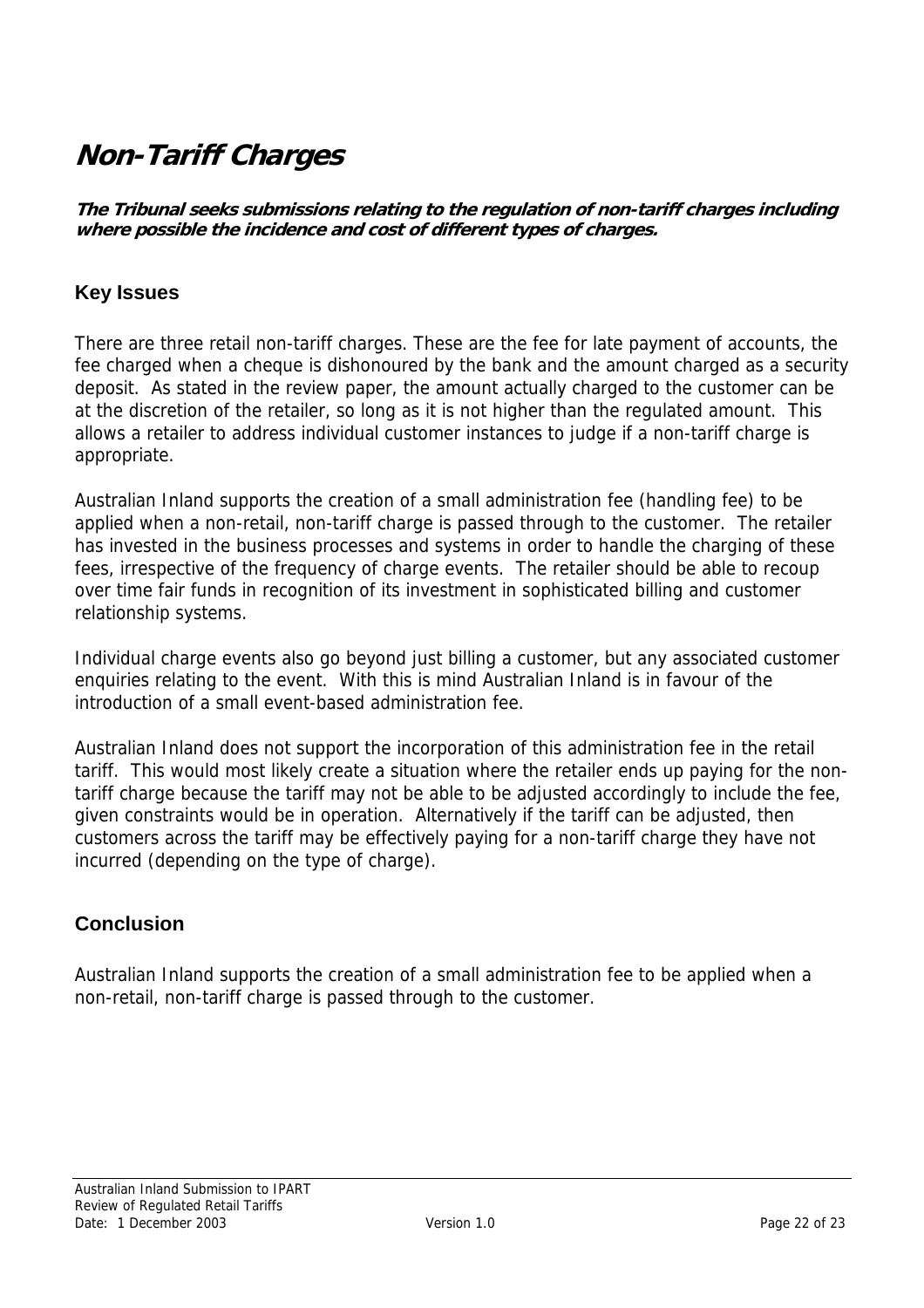## <span id="page-22-0"></span>**APPENDIX 1**

Retail Tariff and Network Component Comparison.